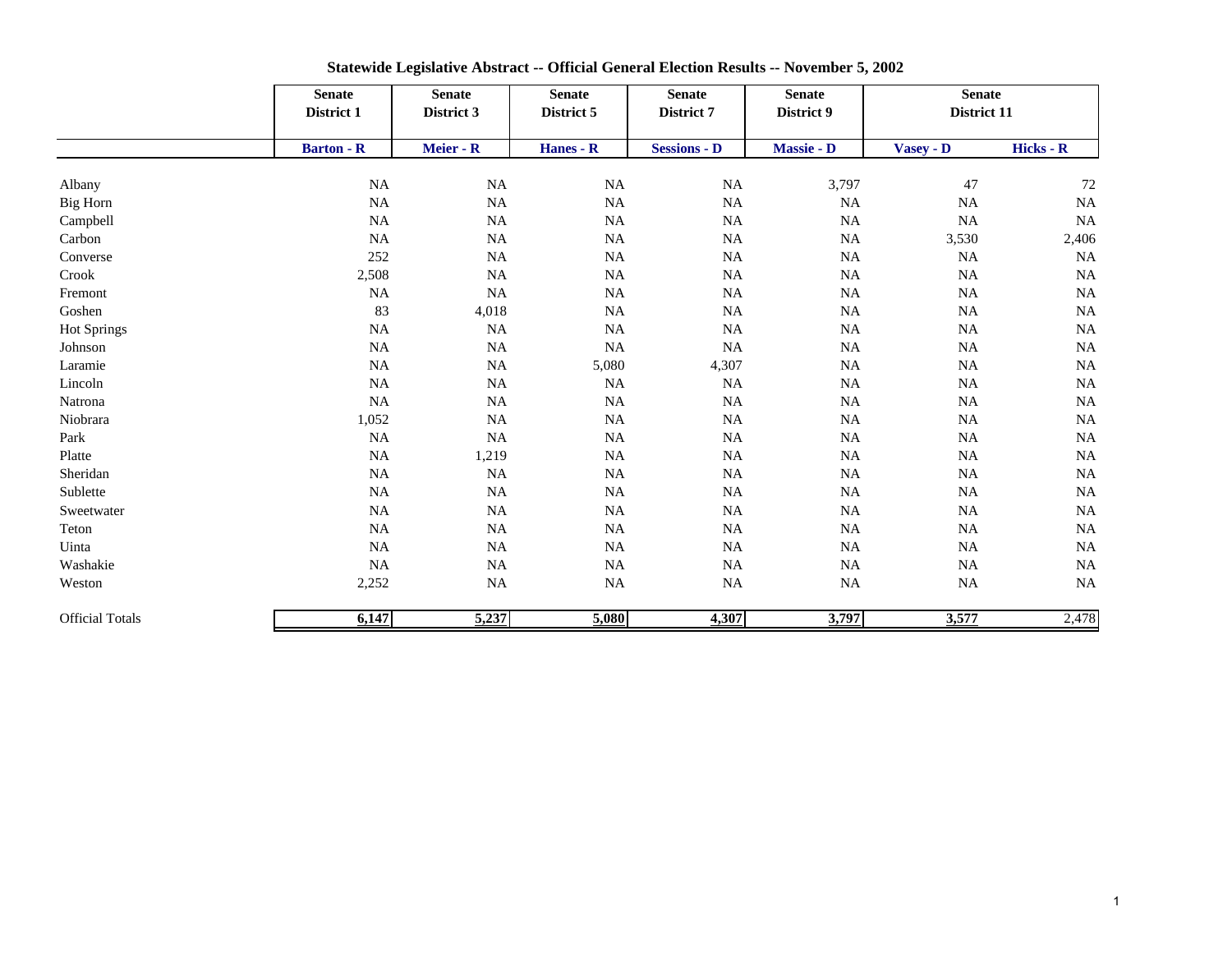|                        |                  | <b>Senate</b><br>District 13 |                    | <b>Senate</b><br>District 15 | <b>Senate</b><br>District 17 | <b>Senate</b><br>District 19 |
|------------------------|------------------|------------------------------|--------------------|------------------------------|------------------------------|------------------------------|
|                        | <b>Boggs - D</b> | <b>Radosevich - R</b>        | Decaria - D        | <b>Ottley - R</b>            | Larson - $\overline{R}$      | Northrup - R                 |
| Albany                 | NA               | NA                           | NA                 | NA                           | <b>NA</b>                    | $\rm NA$                     |
| Big Horn               | NA               | NA                           | NA                 | NA                           | NA                           | 2,489                        |
| Campbell               | NA               | NA                           | NA                 | NA                           | <b>NA</b>                    | NA                           |
| Carbon                 | $\rm NA$         | $\rm NA$                     | $\rm NA$           | $\rm NA$                     | <b>NA</b>                    | $\rm NA$                     |
| Converse               | $\rm NA$         | $\rm NA$                     | NA                 | NA                           | <b>NA</b>                    | NA                           |
| Crook                  | NA               | $\rm NA$                     | NA                 | NA                           | <b>NA</b>                    | NA                           |
| Fremont                | $\rm NA$         | NA                           | NA                 | $_{\rm NA}$                  | 798                          | NA                           |
| Goshen                 | $_{\rm NA}$      | $\rm NA$                     | NA                 | $_{\rm NA}$                  | <b>NA</b>                    | NA                           |
| <b>Hot Springs</b>     | NA               | NA                           | NA                 | $_{\rm NA}$                  | <b>NA</b>                    | NA                           |
| Johnson                | NA               | NA                           | NA                 | NA                           | <b>NA</b>                    | NA                           |
| Laramie                | NA               | NA                           | NA                 | NA                           | <b>NA</b>                    | NA                           |
| Lincoln                | NA               | NA                           | NA                 | NA                           | <b>NA</b>                    | <b>NA</b>                    |
| Natrona                | NA               | NA                           | NA                 | NA                           | <b>NA</b>                    | NA                           |
| Niobrara               | $\rm NA$         | $\rm NA$                     | $\rm NA$           | $\rm NA$                     | <b>NA</b>                    | NA                           |
| Park                   | $_{\rm NA}$      | $\rm NA$                     | NA                 | $\rm NA$                     | <b>NA</b>                    | 2,850                        |
| Platte                 | $\rm NA$         | $\rm NA$                     | NA                 | $\rm NA$                     | <b>NA</b>                    | $\rm NA$                     |
| Sheridan               | $\rm NA$         | $\rm NA$                     | $_{\rm NA}$        | $\rm NA$                     | <b>NA</b>                    | $\rm NA$                     |
| Sublette               | $\rm NA$         | NA                           | $_{\rm NA}$        | $\rm NA$                     | <b>NA</b>                    | NA                           |
| Sweetwater             | 3,578            | 1,980                        | <b>NA</b>          | <b>NA</b>                    | <b>NA</b>                    | NA                           |
| Teton                  | NA               | <b>NA</b>                    | NA                 | NA                           | 4,503                        | NA                           |
| Uinta                  | NA               | NA                           | 2,906              | 2,078                        | <b>NA</b>                    | NA                           |
| Washakie               | $\rm NA$         | NA                           | NA                 | NA                           | <b>NA</b>                    | NA                           |
| Weston                 | $\rm NA$         | $\rm NA$                     | $\rm NA$           | <b>NA</b>                    | <b>NA</b>                    | NA                           |
| <b>Official Totals</b> | 3,578            | 1,980                        | $\overline{2,906}$ | 2,078                        | 5,301                        | 5,339                        |

**Statewide Legislative Abstract -- Official General Election Results -- November 5, 2002**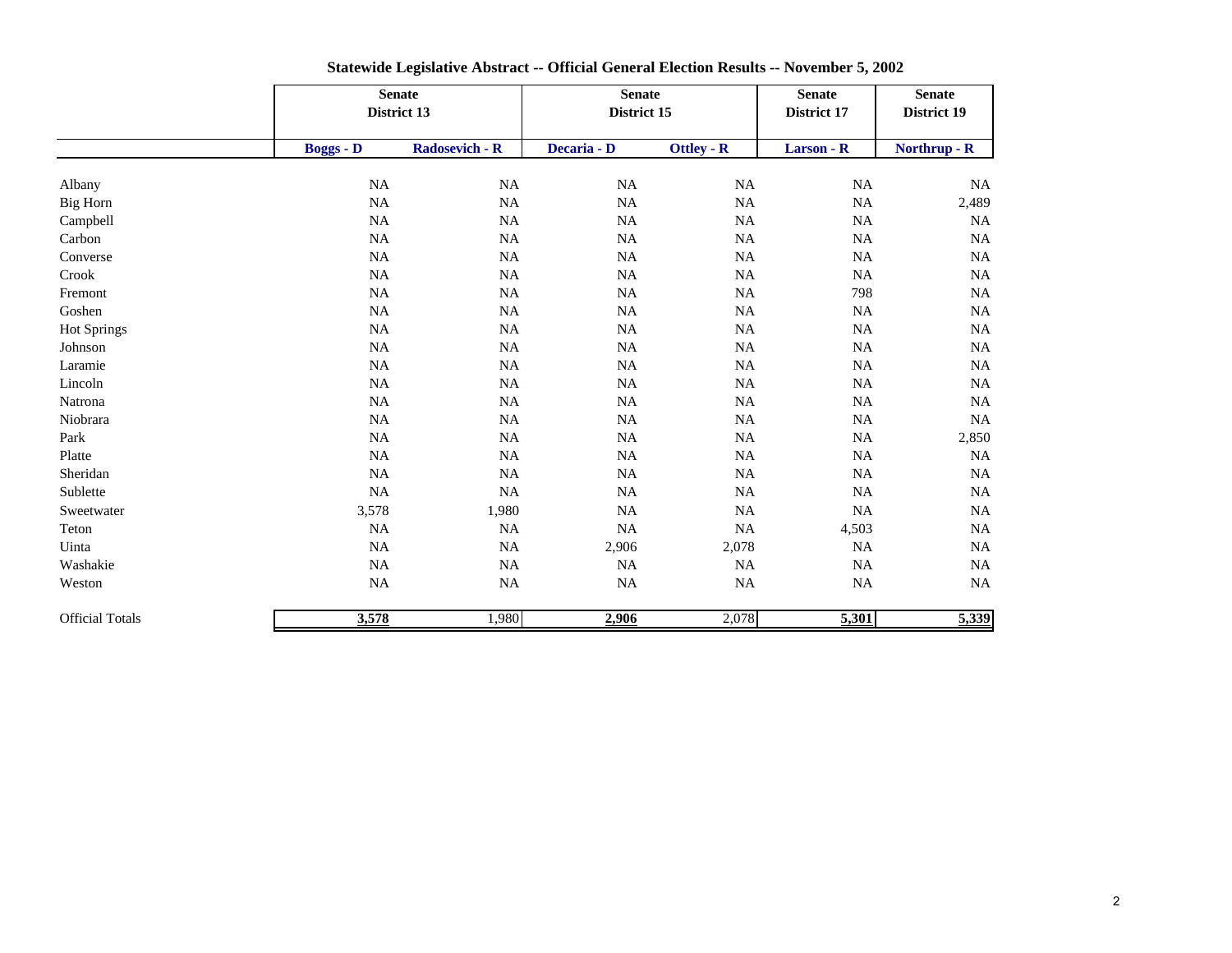|                        |                   | <b>Senate</b><br>District 21 |                        | <b>Senate</b><br>District 25 | <b>Senate</b><br>District 27 | <b>Senate</b><br>District 29 |
|------------------------|-------------------|------------------------------|------------------------|------------------------------|------------------------------|------------------------------|
|                        | <b>Cannon - D</b> | $Burns - R$                  | Hines - $\overline{R}$ | $Case - R$                   | <b>Barrasso - R</b>          | Hawks - R                    |
| Albany                 | <b>NA</b>         | $\rm NA$                     | <b>NA</b>              | $_{\rm NA}$                  | <b>NA</b>                    | <b>NA</b>                    |
| <b>Big Horn</b>        | NA                | <b>NA</b>                    | NA                     | <b>NA</b>                    | <b>NA</b>                    | <b>NA</b>                    |
| Campbell               | <b>NA</b>         | <b>NA</b>                    | 4,780                  | <b>NA</b>                    | <b>NA</b>                    | <b>NA</b>                    |
| Carbon                 | NA                | $\rm NA$                     | <b>NA</b>              | $\rm NA$                     | NA                           | $_{\rm NA}$                  |
| Converse               | $\rm NA$          | $\rm NA$                     | $\rm NA$               | $\rm NA$                     | NA                           | NA                           |
| Crook                  | NA                | NA                           | $_{\rm NA}$            | $\rm NA$                     | NA                           | $_{\rm NA}$                  |
| Fremont                | NA                | NA                           | $_{\rm NA}$            | 4,879                        | <b>NA</b>                    | NA                           |
| Goshen                 | <b>NA</b>         | <b>NA</b>                    | <b>NA</b>              | <b>NA</b>                    | <b>NA</b>                    | <b>NA</b>                    |
| Hot Springs            | NA                | NA                           | $_{\rm NA}$            | $\rm NA$                     | <b>NA</b>                    | $_{\rm NA}$                  |
| Johnson                | <b>NA</b>         | NA                           | $_{\rm NA}$            | <b>NA</b>                    | <b>NA</b>                    | <b>NA</b>                    |
| Laramie                | NA                | <b>NA</b>                    | NA                     | <b>NA</b>                    | <b>NA</b>                    | NA                           |
| Lincoln                | <b>NA</b>         | <b>NA</b>                    | <b>NA</b>              | <b>NA</b>                    | <b>NA</b>                    | <b>NA</b>                    |
| Natrona                | NA                | NA                           | NA                     | NA                           | 5,021                        | 5,017                        |
| Niobrara               | NA                | NA                           | $_{\rm NA}$            | <b>NA</b>                    | <b>NA</b>                    | $_{\rm NA}$                  |
| Park                   | $\rm NA$          | NA                           | $\rm NA$               | <b>NA</b>                    | <b>NA</b>                    | $_{\rm NA}$                  |
| Platte                 | NA                | NA                           | $\rm NA$               | <b>NA</b>                    | <b>NA</b>                    | $_{\rm NA}$                  |
| Sheridan               | 3,080             | 4,066                        | <b>NA</b>              | <b>NA</b>                    | <b>NA</b>                    | <b>NA</b>                    |
| Sublette               | NA                | $\rm NA$                     | $\rm NA$               | NA                           | <b>NA</b>                    | NA                           |
| Sweetwater             | $\rm NA$          | $\rm NA$                     | $\rm NA$               | $\rm NA$                     | <b>NA</b>                    | $_{\rm NA}$                  |
| Teton                  | NA                | NA                           | $_{\rm NA}$            | <b>NA</b>                    | <b>NA</b>                    | $_{\rm NA}$                  |
| Uinta                  | NA                | NA                           | <b>NA</b>              | <b>NA</b>                    | <b>NA</b>                    | <b>NA</b>                    |
| Washakie               | NA                | <b>NA</b>                    | NA                     | <b>NA</b>                    | <b>NA</b>                    | <b>NA</b>                    |
| Weston                 | $\rm NA$          | $\rm NA$                     | <b>NA</b>              | <b>NA</b>                    | NA                           | NA                           |
| <b>Official Totals</b> | 3,080             | 4,066                        | 4,780                  | 4,879                        | 5,021                        | 5,017                        |

**Statewide Legislative Abstract -- Official General Election Results -- November 5, 2002**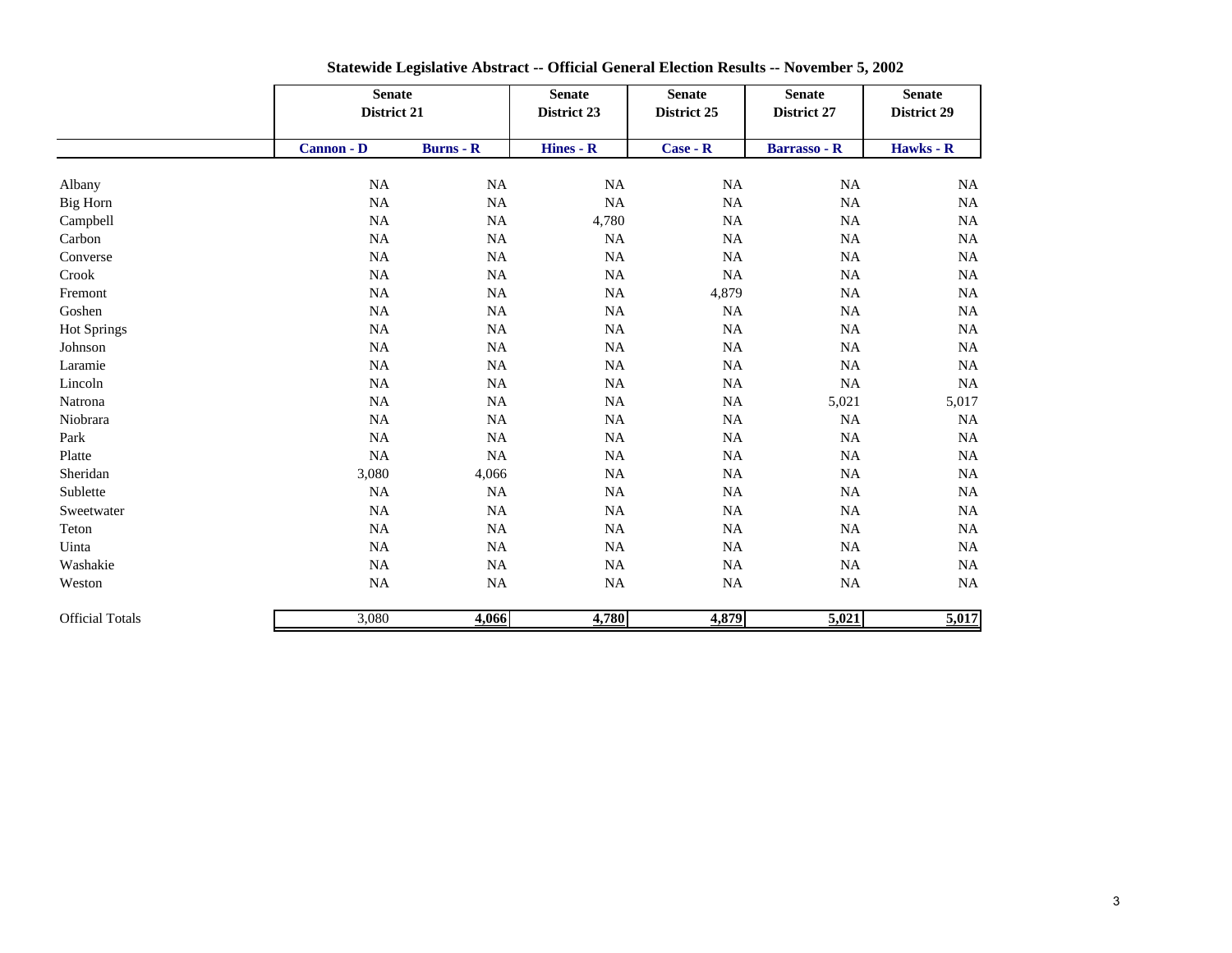|                        | House<br>District 1 | House<br>District 2 |                | <b>House</b><br>District 3 | <b>House</b><br>District 4 | ${\bf House}$<br>District 5 | House<br>District 6 |
|------------------------|---------------------|---------------------|----------------|----------------------------|----------------------------|-----------------------------|---------------------|
|                        | Semlek - R          | Diercks - D         | ZumBrunnen - R | Alden - R                  | <b>Buchanan - R</b>        | Hageman - R                 | <b>Edwards - R</b>  |
| Albany                 | $\rm NA$            | $\rm NA$            | $\rm NA$       | NA                         | NA                         | $_{\rm NA}$                 | <b>NA</b>           |
| Big Horn               | $\rm NA$            | $\rm NA$            | $\rm NA$       | NA                         | NA                         | $_{\rm NA}$                 | <b>NA</b>           |
| Campbell               | $_{\rm NA}$         | NA                  | $\rm NA$       | $\rm NA$                   | NA                         | $_{\rm NA}$                 | <b>NA</b>           |
| Carbon                 | NA                  | $\rm NA$            | NA             | NA                         | NA                         | NA                          | <b>NA</b>           |
| Converse               | NA                  | $70\,$              | 204            | 984                        | NA                         | $_{\rm NA}$                 | 2,529               |
| Crook                  | 2,533               | NA                  | <b>NA</b>      | $\rm NA$                   | NA                         | <b>NA</b>                   | <b>NA</b>           |
| Fremont                | $\rm NA$            | NA                  | $\rm NA$       | NA                         | NA                         | $\rm NA$                    | <b>NA</b>           |
| Goshen                 | $_{\rm NA}$         | 31                  | 61             | $\rm NA$                   | 2,659                      | 1,345                       | <b>NA</b>           |
| <b>Hot Springs</b>     | NA                  | <b>NA</b>           | $\rm NA$       | $\rm NA$                   | NA                         | NA                          | <b>NA</b>           |
| Johnson                | $_{\rm NA}$         | <b>NA</b>           | $\rm NA$       | $\rm NA$                   | NA                         | $\rm NA$                    | <b>NA</b>           |
| Laramie                | $_{\rm NA}$         | <b>NA</b>           | $\rm NA$       | $\rm NA$                   | NA                         | $\rm NA$                    | <b>NA</b>           |
| Lincoln                | $_{\rm NA}$         | $\rm NA$            | $\rm NA$       | $\rm NA$                   | NA                         | <b>NA</b>                   | <b>NA</b>           |
| Natrona                | $_{\rm NA}$         | NA                  | $\rm NA$       | $\rm NA$                   | NA                         | $_{\rm NA}$                 | <b>NA</b>           |
| Niobrara               | $_{\rm NA}$         | 728                 | 496            | $\rm NA$                   | NA                         | $_{\rm NA}$                 | <b>NA</b>           |
| Park                   | $_{\rm NA}$         | NA                  | $\rm NA$       | $\rm NA$                   | NA                         | $_{\rm NA}$                 | <b>NA</b>           |
| Platte                 | NA                  | NA                  | NA             | 1,833                      | NA                         | 1,225                       | <b>NA</b>           |
| Sheridan               | <b>NA</b>           | <b>NA</b>           | $\rm NA$       | $\rm NA$                   | NA                         | <b>NA</b>                   | <b>NA</b>           |
| Sublette               | $_{\rm NA}$         | <b>NA</b>           | $\rm NA$       | $\rm NA$                   | NA                         | $\rm NA$                    | <b>NA</b>           |
| Sweetwater             | $_{\rm NA}$         | <b>NA</b>           | $\rm NA$       | $\rm NA$                   | NA                         | $_{\rm NA}$                 | <b>NA</b>           |
| Teton                  | $_{\rm NA}$         | NA                  | $\rm NA$       | $\rm NA$                   | NA                         | $_{\rm NA}$                 | <b>NA</b>           |
| Uinta                  | $\rm NA$            | NA                  | $\rm NA$       | $\rm NA$                   | NA                         | $_{\rm NA}$                 | <b>NA</b>           |
| Washakie               | <b>NA</b>           | NA                  | $\rm NA$       | NA                         | NA                         | <b>NA</b>                   | <b>NA</b>           |
| Weston                 | 953                 | 919                 | 794            | NA                         | NA                         | $_{\rm NA}$                 | <b>NA</b>           |
| <b>Official Totals</b> | 3,486               | 1,748               | 1,555          | 2,817                      | 2,659                      | 2,570                       | 2,529               |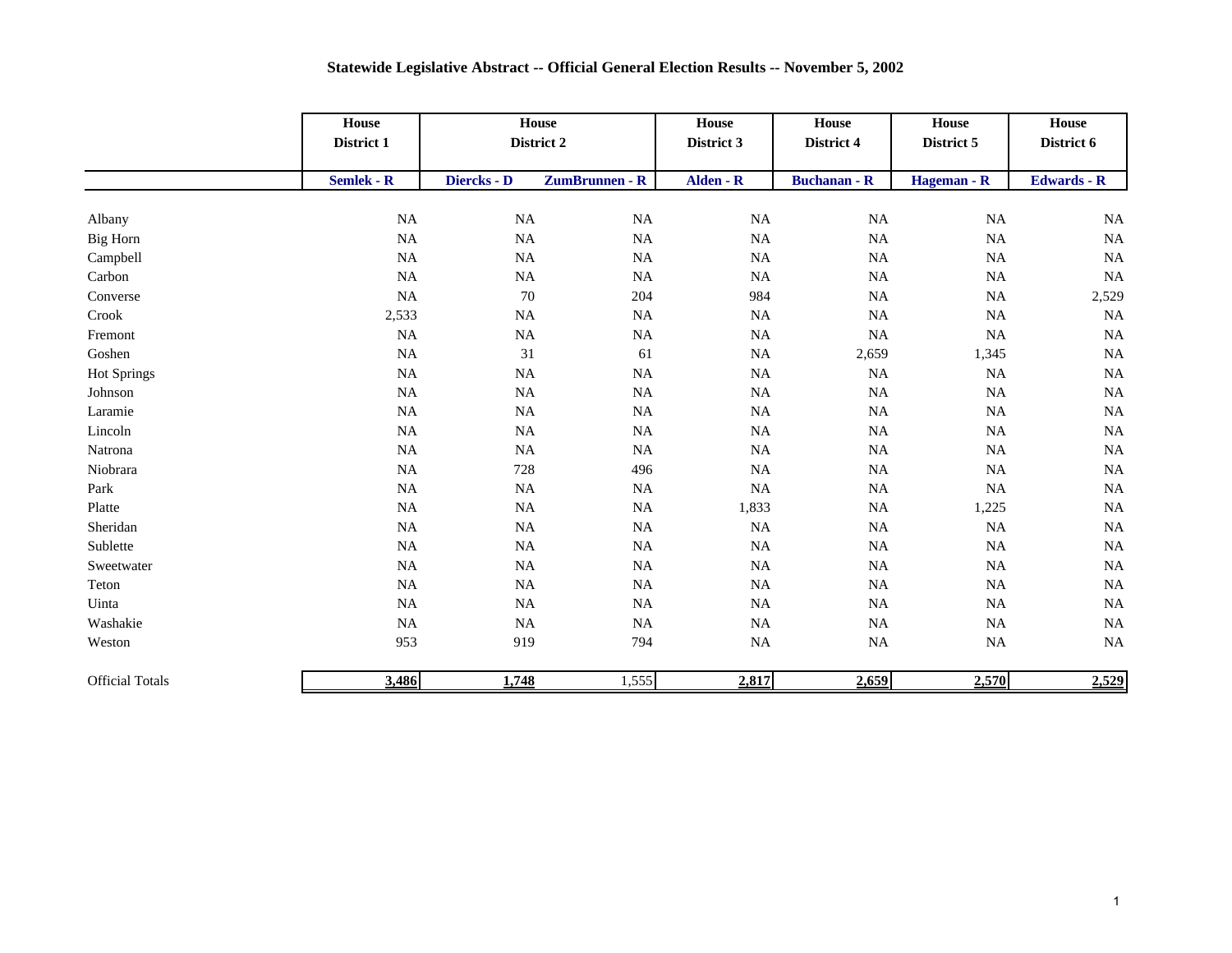|                        | <b>House</b><br>District 7 | <b>House</b><br>District 8 |             | House<br><b>House</b><br>District 9<br>District 10 |                     | House<br>District 11 |            |
|------------------------|----------------------------|----------------------------|-------------|----------------------------------------------------|---------------------|----------------------|------------|
|                        | $Ross - R$                 | Sullivan - D               | Meuli - R   | W. Johnson - R                                     | <b>Anderson - R</b> | <b>Reese - D</b>     | Lummis - R |
|                        |                            |                            |             |                                                    |                     |                      |            |
| Albany                 | $\rm NA$                   | $\rm NA$                   | NA          | $\rm NA$                                           | NA                  | NA                   | <b>NA</b>  |
| Big Horn               | $_{\rm NA}$                | NA                         | $_{\rm NA}$ | $\rm NA$                                           | NA                  | <b>NA</b>            | $\rm NA$   |
| Campbell               | <b>NA</b>                  | NA                         | NA          | $\rm NA$                                           | NA                  | $_{\rm NA}$          | NA         |
| Carbon                 | $_{\rm NA}$                | NA                         | $\rm NA$    | $\rm NA$                                           | NA                  | <b>NA</b>            | $\rm NA$   |
| Converse               | $_{\rm NA}$                | NA                         | $_{\rm NA}$ | $\rm NA$                                           | $\rm NA$            | NA                   | $\rm NA$   |
| Crook                  | $_{\rm NA}$                | NA                         | NA          | NA                                                 | NA                  | $_{\rm NA}$          | <b>NA</b>  |
| Fremont                | $_{\rm NA}$                | NA                         | NA          | NA                                                 | NA                  | $_{\rm NA}$          | NA         |
| Goshen                 | <b>NA</b>                  | NA                         | $\rm NA$    | $\rm NA$                                           | <b>NA</b>           | <b>NA</b>            | <b>NA</b>  |
| <b>Hot Springs</b>     | <b>NA</b>                  | NA                         | $_{\rm NA}$ | $\rm NA$                                           | NA                  | $_{\rm NA}$          | NA         |
| Johnson                | $_{\rm NA}$                | NA                         | $_{\rm NA}$ | $\rm NA$                                           | $\rm NA$            | $_{\rm NA}$          | NA         |
| Laramie                | 3,389                      | 1,816                      | 2,184       | 2,581                                              | 2,862               | 1,534                | 1,245      |
| Lincoln                | <b>NA</b>                  | NA                         | NA          | $\rm NA$                                           | NA                  | <b>NA</b>            | NA         |
| Natrona                | NA                         | $\rm NA$                   | NA          | $\rm NA$                                           | $\rm NA$            | $_{\rm NA}$          | $\rm NA$   |
| Niobrara               | $_{\rm NA}$                | $\rm NA$                   | $\rm NA$    | $\rm NA$                                           | $\rm NA$            | $\rm NA$             | $\rm NA$   |
| Park                   | $_{\rm NA}$                | NA                         | $_{\rm NA}$ | $\rm NA$                                           | NA                  | $_{\rm NA}$          | <b>NA</b>  |
| Platte                 | $_{\rm NA}$                | NA                         | NA          | $\rm NA$                                           | NA                  | $_{\rm NA}$          | NA         |
| Sheridan               | NA                         | NA                         | $_{\rm NA}$ | NA                                                 | NA                  | NA                   | <b>NA</b>  |
| Sublette               | <b>NA</b>                  | $\rm NA$                   | $_{\rm NA}$ | NA                                                 | NA                  | $_{\rm NA}$          | $\rm NA$   |
| Sweetwater             | $_{\rm NA}$                | NA                         | $_{\rm NA}$ | $\rm NA$                                           | NA                  | $_{\rm NA}$          | $\rm NA$   |
| Teton                  | $_{\rm NA}$                | $\rm NA$                   | $_{\rm NA}$ | $\rm NA$                                           | $\rm NA$            | $_{\rm NA}$          | $\rm NA$   |
| Uinta                  | NA                         | NA                         | $_{\rm NA}$ | $\rm NA$                                           | NA                  | $_{\rm NA}$          | $\rm NA$   |
| Washakie               | $_{\rm NA}$                | $\rm NA$                   | NA          | $\rm NA$                                           | NA                  | <b>NA</b>            | $\rm NA$   |
| Weston                 | $_{\rm NA}$                | NA                         | $_{\rm NA}$ | $\rm NA$                                           | NA                  | NA                   | <b>NA</b>  |
| <b>Official Totals</b> | 3,389                      | 1,816                      | 2,184       | 2,581                                              | 2,862               | 1,534                | 1,245      |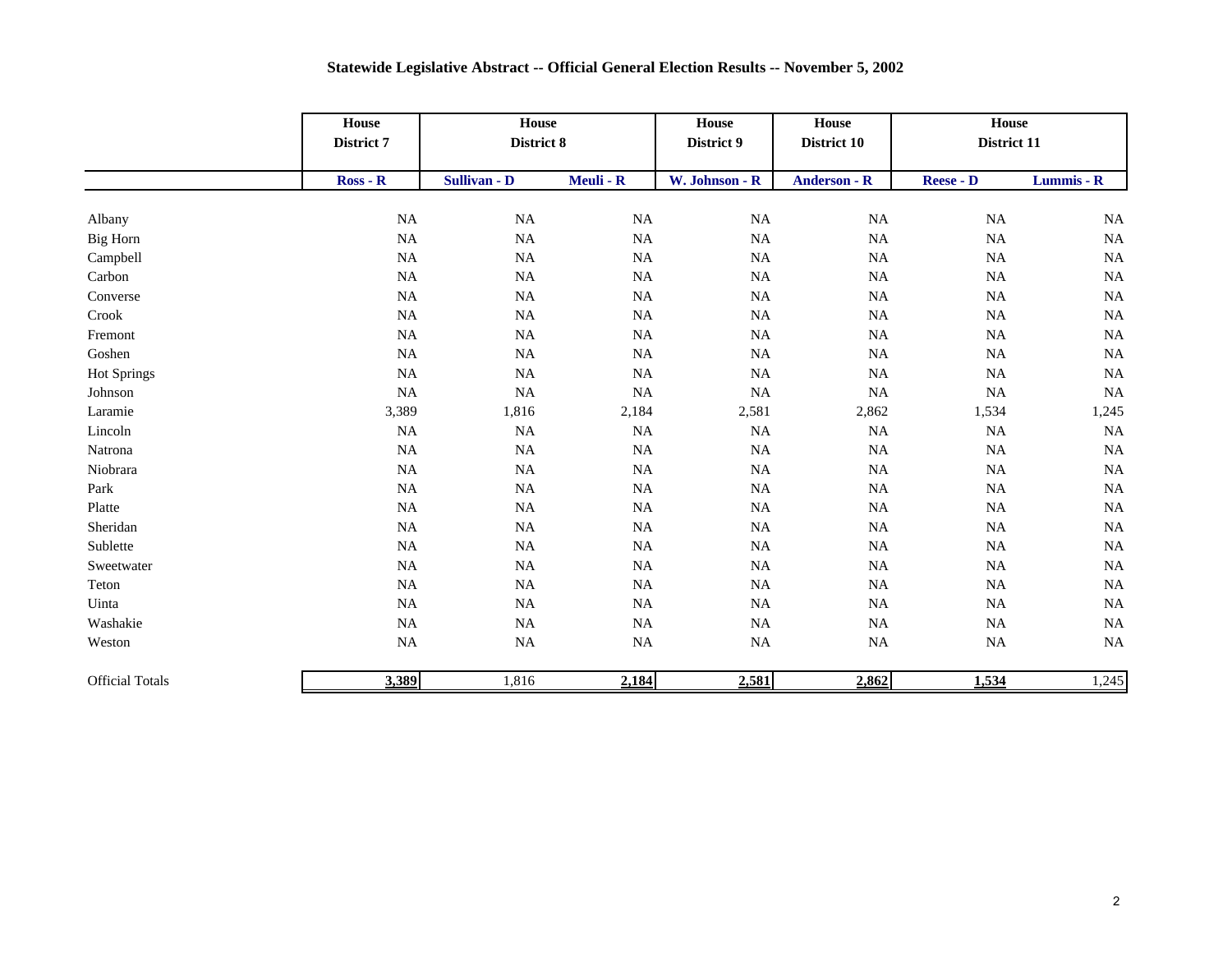|                        |             | House<br>District 12 |             | House<br>District 13 | House<br>District 14 |              |
|------------------------|-------------|----------------------|-------------|----------------------|----------------------|--------------|
|                        | Morgan - D  | <b>Campbell - R</b>  | Warren - D  | <b>Shumway - R</b>   | Moore - D            | Nicholas - R |
| Albany                 | NA          | $\rm NA$             | 1,593       | 835                  | 958                  | 1,519        |
| Big Horn               | $_{\rm NA}$ | $\rm NA$             | $\rm NA$    | $\rm NA$             | <b>NA</b>            | $\rm NA$     |
| Campbell               | NA          | NA                   | $\rm NA$    | NA                   | <b>NA</b>            | NA           |
| Carbon                 | $_{\rm NA}$ | NA                   | NA          | NA                   | <b>NA</b>            | NA           |
| Converse               | $_{\rm NA}$ | $\rm NA$             | $_{\rm NA}$ | $\rm NA$             | <b>NA</b>            | $\rm NA$     |
| Crook                  | NA          | NA                   | $_{\rm NA}$ | NA                   | <b>NA</b>            | $\rm NA$     |
| Fremont                | NA          | NA                   | $_{\rm NA}$ | NA                   | NA                   | $\rm NA$     |
| Goshen                 | NA          | $_{\rm NA}$          | $_{\rm NA}$ | $\rm NA$             | NA                   | $\rm NA$     |
| <b>Hot Springs</b>     | NA          | $\rm NA$             | $\rm NA$    | NA                   | NA                   | $\rm NA$     |
| Johnson                | NA          | NA                   | $\rm NA$    | NA                   | NA                   | NA           |
| Laramie                | 1,283       | 957                  | <b>NA</b>   | NA                   | NA                   | $\rm NA$     |
| Lincoln                | <b>NA</b>   | $\rm NA$             | $\rm NA$    | NA                   | <b>NA</b>            | $\rm NA$     |
| Natrona                | NA          | NA                   | $\rm NA$    | NA                   | NA                   | NA           |
| Niobrara               | NA          | NA                   | NA          | <b>NA</b>            | <b>NA</b>            | $\rm NA$     |
| Park                   | NA          | $\rm NA$             | $\rm NA$    | NA                   | NA                   | $\rm NA$     |
| Platte                 | <b>NA</b>   | NA                   | $\rm NA$    | NA                   | <b>NA</b>            | $\rm NA$     |
| Sheridan               | NA          | $\rm NA$             | $\rm NA$    | $\rm NA$             | NA                   | $\rm NA$     |
| Sublette               | NA          | $\rm NA$             | $\rm NA$    | $\rm NA$             | NA                   | $\rm NA$     |
| Sweetwater             | NA          | $\rm NA$             | $\rm NA$    | NA                   | NA                   | $\rm NA$     |
| Teton                  | NA          | $\rm NA$             | $\rm NA$    | NA                   | NA                   | $\rm NA$     |
| Uinta                  | NA          | $\rm NA$             | $\rm NA$    | $\rm NA$             | NA                   | $\rm NA$     |
| Washakie               | $_{\rm NA}$ | $\rm NA$             | $\rm NA$    | $\rm NA$             | NA                   | $\rm NA$     |
| Weston                 | $_{\rm NA}$ | $\rm NA$             | $\rm NA$    | $\rm NA$             | NA                   | $\rm NA$     |
| <b>Official Totals</b> | 1,283       | 957                  | 1,593       | 835                  | 958                  | 1,519        |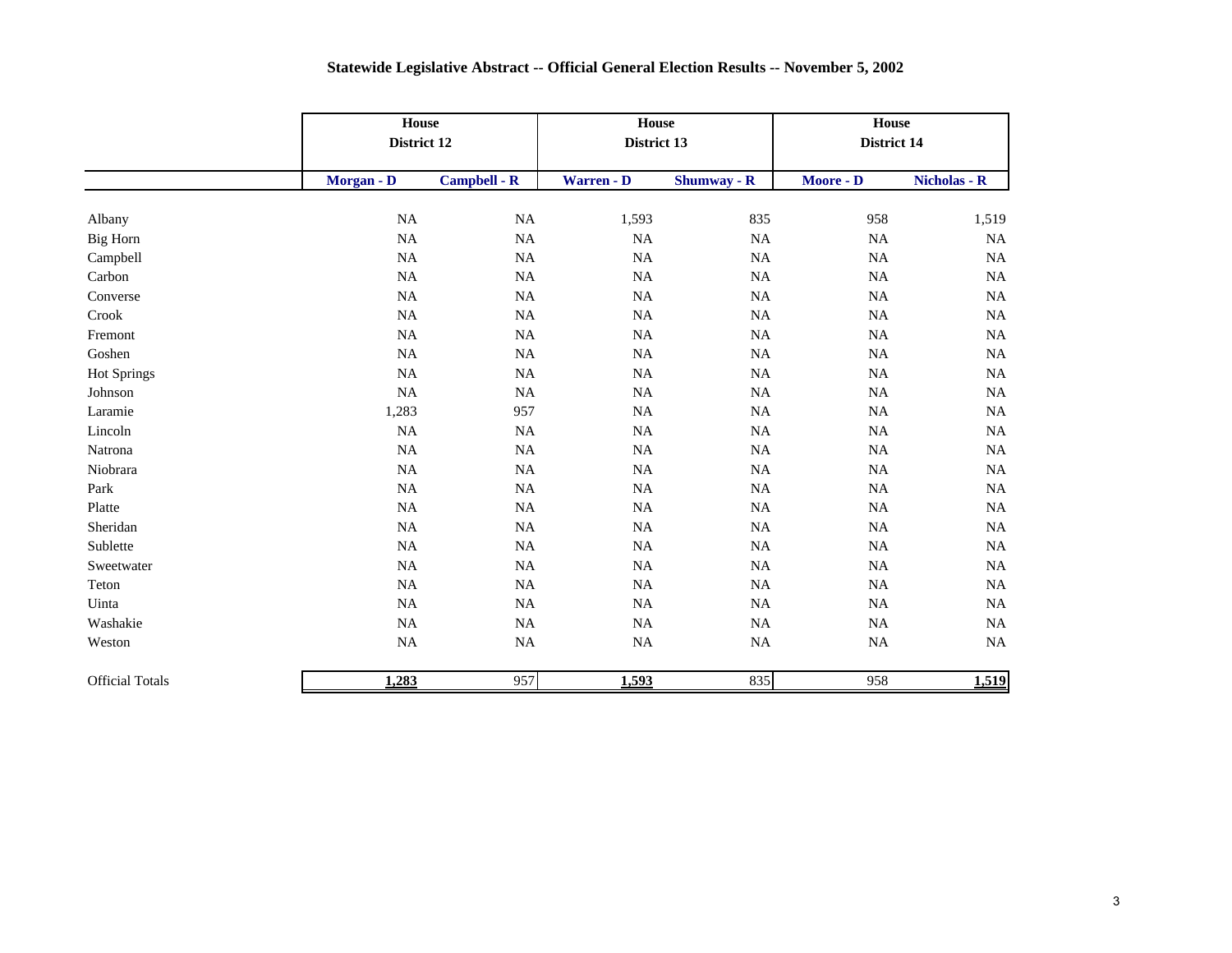|                        |                  | House<br>District 15 |               | House<br>District 16 | House<br>District 17 |            |
|------------------------|------------------|----------------------|---------------|----------------------|----------------------|------------|
|                        | <b>Bagby - D</b> | Rader - R            | Jorgensen - D | <b>Scarlett - R</b>  | Wells - D            | Parady - R |
| Albany                 | $_{\rm NA}$      | $\rm NA$             | $\rm NA$      | $_{\rm NA}$          | NA                   | $\rm NA$   |
| Big Horn               | NA               | NA                   | NA            | NA                   | <b>NA</b>            | NA         |
| Campbell               | NA               | $\rm NA$             | $\rm NA$      | NA                   | <b>NA</b>            | $\rm NA$   |
| Carbon                 | 1,446            | 1,418                | $\rm NA$      | NA                   | NA                   | $\rm NA$   |
| Converse               | <b>NA</b>        | NA                   | NA            | NA                   | <b>NA</b>            | NA         |
| Crook                  | $_{\rm NA}$      | $\rm NA$             | <b>NA</b>     | NA                   | NA                   | $\rm NA$   |
| Fremont                | <b>NA</b>        | $\rm NA$             | $\rm NA$      | $\rm NA$             | NA                   | $\rm NA$   |
| Goshen                 | $_{\rm NA}$      | NA                   | $\rm NA$      | NA                   | NA                   | NA         |
| <b>Hot Springs</b>     | <b>NA</b>        | $\rm NA$             | $\rm NA$      | NA                   | NA                   | $\rm NA$   |
| Johnson                | NA               | $\rm NA$             | $\rm NA$      | NA                   | NA                   | NA         |
| Laramie                | $_{\rm NA}$      | $\rm NA$             | $\rm NA$      | NA                   | NA                   | $\rm NA$   |
| Lincoln                | $_{\rm NA}$      | $\rm NA$             | $\rm NA$      | NA                   | NA                   | $\rm NA$   |
| Natrona                | NA               | $\rm NA$             | NA            | NA                   | NA                   | NA         |
| Niobrara               | NA               | NA                   | $\rm NA$      | NA                   | <b>NA</b>            | NA         |
| Park                   | $_{\rm NA}$      | $\rm NA$             | $\rm NA$      | NA                   | <b>NA</b>            | $\rm NA$   |
| Platte                 | NA               | NA                   | NA            | NA                   | <b>NA</b>            | NA         |
| Sheridan               | $_{\rm NA}$      | $\rm NA$             | $\rm NA$      | NA                   | <b>NA</b>            | $\rm NA$   |
| Sublette               | $_{\rm NA}$      | $\rm NA$             | $\rm NA$      | <b>NA</b>            | NA                   | $\rm NA$   |
| Sweetwater             | $_{\rm NA}$      | NA                   | NA            | $\rm NA$             | 1,228                | 1,360      |
| Teton                  | $_{\rm NA}$      | $\rm NA$             | 2,011         | 1,438                | <b>NA</b>            | $\rm NA$   |
| Uinta                  | $_{\rm NA}$      | $\rm NA$             | $\rm NA$      | NA                   | NA                   | $\rm NA$   |
| Washakie               | $_{\rm NA}$      | NA                   | NA            | NA                   | <b>NA</b>            | NA         |
| Weston                 | $_{\rm NA}$      | $\rm NA$             | $\rm NA$      | $\rm NA$             | <b>NA</b>            | $\rm NA$   |
| <b>Official Totals</b> | 1,446            | 1,418                | 2,011         | 1,438                | 1,228                | 1,360      |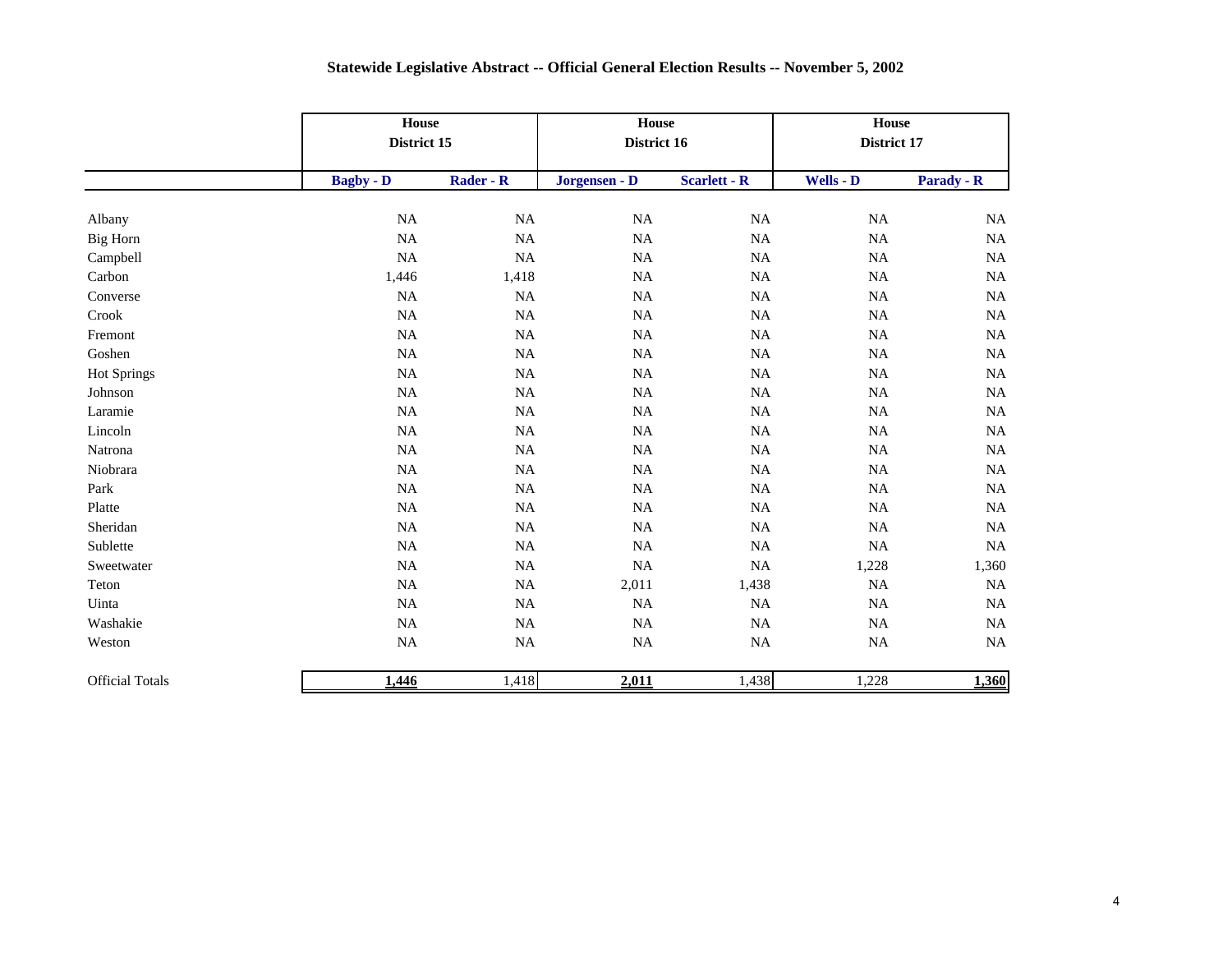|                        | House<br>District 18 |                   | House<br>District 19 |              | <b>House</b><br>District 20 |
|------------------------|----------------------|-------------------|----------------------|--------------|-----------------------------|
|                        | Jackman - D          | <b>Powers - R</b> | <b>Player - D</b>    | Petersen - R | Cooper - R                  |
| Albany                 | NA                   | $_{\rm NA}$       | NA                   | NA           | NA                          |
| <b>Big Horn</b>        | $\rm NA$             | $\rm NA$          | $\rm NA$             | <b>NA</b>    | NA                          |
| Campbell               | $\rm NA$             | NA                | $\rm NA$             | NA           | NA                          |
| Carbon                 | NA                   | NA                | NA                   | <b>NA</b>    | NA                          |
| Converse               | $\rm NA$             | NA                | NA                   | <b>NA</b>    | NA                          |
| Crook                  | $\rm NA$             | $_{\rm NA}$       | $\rm NA$             | NA           | NA                          |
| Fremont                | $\rm NA$             | NA                | $\rm NA$             | NA           | NA                          |
| Goshen                 | $\rm NA$             | $_{\rm NA}$       | $\rm NA$             | <b>NA</b>    | NA                          |
| <b>Hot Springs</b>     | NA                   | NA                | $\rm NA$             | NA           | NA                          |
| Johnson                | $\rm NA$             | NA                | NA                   | NA           | NA                          |
| Laramie                | NA                   | $_{\rm NA}$       | NA                   | NA           | NA                          |
| Lincoln                | NA                   | $_{\rm NA}$       | $\rm NA$             | <b>NA</b>    | 1,739                       |
| Natrona                | $_{\rm NA}$          | $_{\rm NA}$       | $\rm NA$             | $\rm NA$     | NA                          |
| Niobrara               | $\rm NA$             | NA                | NA                   | NA           | NA                          |
| Park                   | $\rm NA$             | <b>NA</b>         | NA                   | <b>NA</b>    | NA                          |
| Platte                 | $\rm NA$             | NA                | NA                   | NA           | NA                          |
| Sheridan               | $\rm NA$             | $_{\rm NA}$       | $\rm NA$             | $\rm NA$     | NA                          |
| Sublette               | $\rm NA$             | NA                | NA                   | NA           | 628                         |
| Sweetwater             | 672                  | 710               | $\rm NA$             | NA           | 468                         |
| Teton                  | NA                   | $_{\rm NA}$       | $\rm NA$             | $\rm NA$     | NA                          |
| Uinta                  | 617                  | 690               | 691                  | 1,575        | NA                          |
| Washakie               | $\rm NA$             | $_{\rm NA}$       | $\rm NA$             | NA           | NA                          |
| Weston                 | $\rm NA$             | <b>NA</b>         | $\rm NA$             | $\rm NA$     | NA                          |
| <b>Official Totals</b> | 1,289                | 1,400             | 691                  | 1,575        | 2,835                       |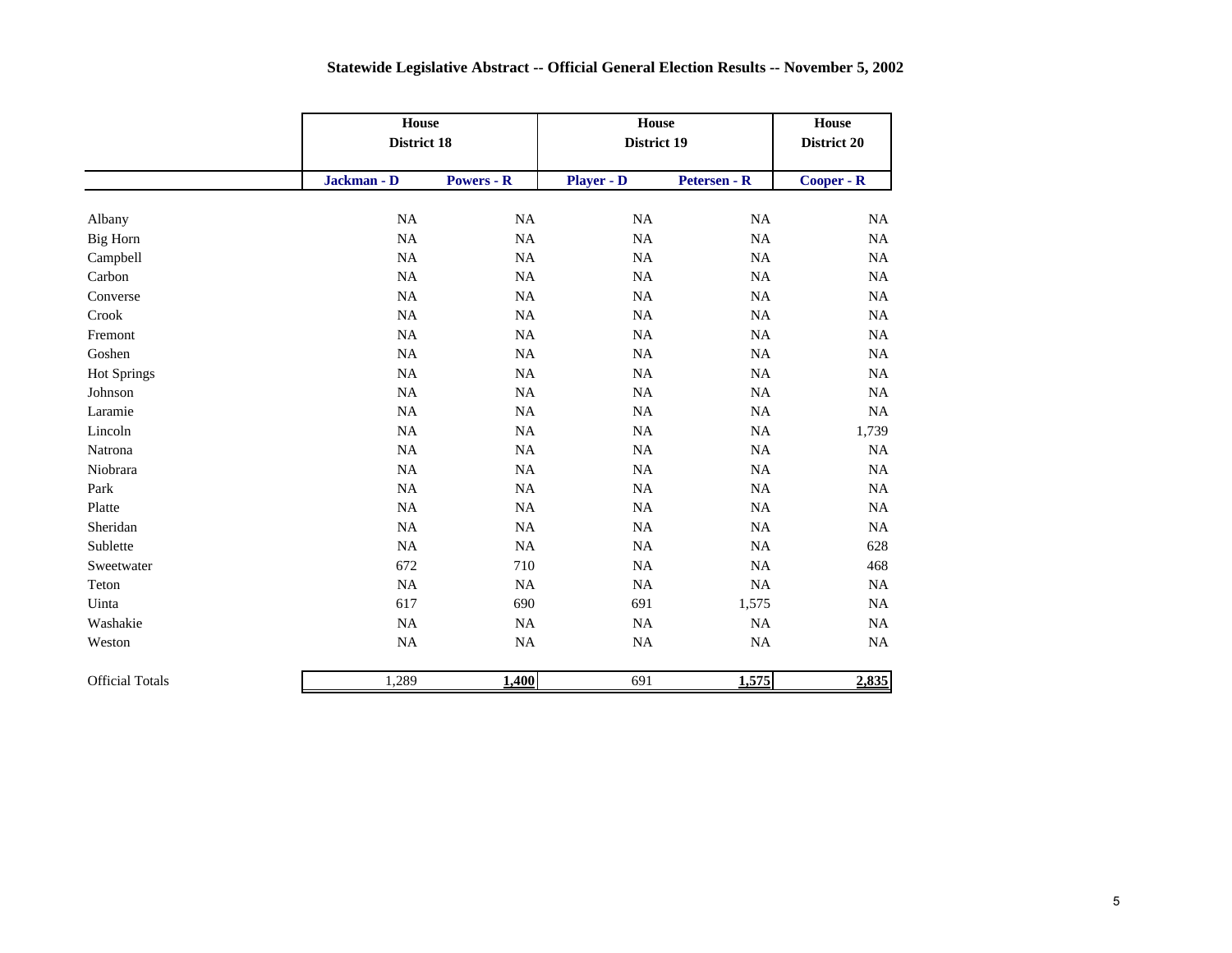|                        | House<br>District 21 | <b>House</b><br>District 22 |             | House<br>District 23 | House<br>District 24 | House<br>District 25 |
|------------------------|----------------------|-----------------------------|-------------|----------------------|----------------------|----------------------|
|                        | Luthi - R            | Gosar - D                   | Olsen - R   | $Law - R$            | Simpson - R          | Jones - R            |
| Albany                 | NA                   | NA                          | $\rm NA$    | $_{\rm NA}$          | NA                   | $\rm NA$             |
| Big Horn               | $_{\rm NA}$          | <b>NA</b>                   | $\rm NA$    | $\rm NA$             | NA                   | $\rm NA$             |
| Campbell               | $\rm NA$             | NA                          | $\rm NA$    | $\rm NA$             | NA                   | $\rm NA$             |
| Carbon                 | NA                   | NA                          | $\rm NA$    | NA                   | NA                   | NA                   |
| Converse               | NA                   | NA                          | $\rm NA$    | <b>NA</b>            | NA                   | $_{\rm NA}$          |
| Crook                  | $_{\rm NA}$          | NA                          | $\rm NA$    | $\rm NA$             | NA                   | <b>NA</b>            |
| Fremont                | $\rm NA$             | <b>NA</b>                   | $\rm NA$    | 783                  | NA                   | $\rm NA$             |
| Goshen                 | NA                   | NA                          | $\rm NA$    | $\rm NA$             | NA                   | $_{\rm NA}$          |
| <b>Hot Springs</b>     | NA                   | NA                          | $\rm NA$    | $\rm NA$             | NA                   | $_{\rm NA}$          |
| Johnson                | $\rm NA$             | NA                          | $\rm NA$    | NA                   | $\rm NA$             | $\rm NA$             |
| Laramie                | $\rm NA$             | $_{\rm NA}$                 | $\rm NA$    | NA                   | NA                   | $\rm NA$             |
| Lincoln                | 2,836                | 79                          | 233         | $\rm NA$             | NA                   | $\rm NA$             |
| Natrona                | $_{\rm NA}$          | $_{\rm NA}$                 | $\rm NA$    | $\rm NA$             | NA                   | $\rm NA$             |
| Niobrara               | $\rm NA$             | NA                          | $\rm NA$    | NA                   | NA                   | NA                   |
| Park                   | $\rm NA$             | $_{\rm NA}$                 | $\rm NA$    | NA                   | 3,184                | 2,776                |
| Platte                 | NA                   | NA                          | $\rm NA$    | NA                   | <b>NA</b>            | $\rm NA$             |
| Sheridan               | $_{\rm NA}$          | <b>NA</b>                   | $_{\rm NA}$ | $\rm NA$             | <b>NA</b>            | $\rm NA$             |
| Sublette               | $_{\rm NA}$          | 454                         | 1,457       | $\rm NA$             | $\rm NA$             | $\rm NA$             |
| Sweetwater             | $_{\rm NA}$          | NA                          | $\rm NA$    | $\rm NA$             | $\rm NA$             | $\rm NA$             |
| Teton                  | NA                   | 495                         | 774         | 2,086                | NA                   | $\rm NA$             |
| Uinta                  | $\rm NA$             | NA                          | $\rm NA$    | NA                   | NA                   | $\rm NA$             |
| Washakie               | $_{\rm NA}$          | NA                          | $_{\rm NA}$ | $\rm NA$             | NA                   | $\rm NA$             |
| Weston                 | NA                   | NA                          | $_{\rm NA}$ | $\rm NA$             | NA                   | $_{\rm NA}$          |
| <b>Official Totals</b> | 2,836                | 1,028                       | 2,464       | 2,869                | 3,184                | 2,776                |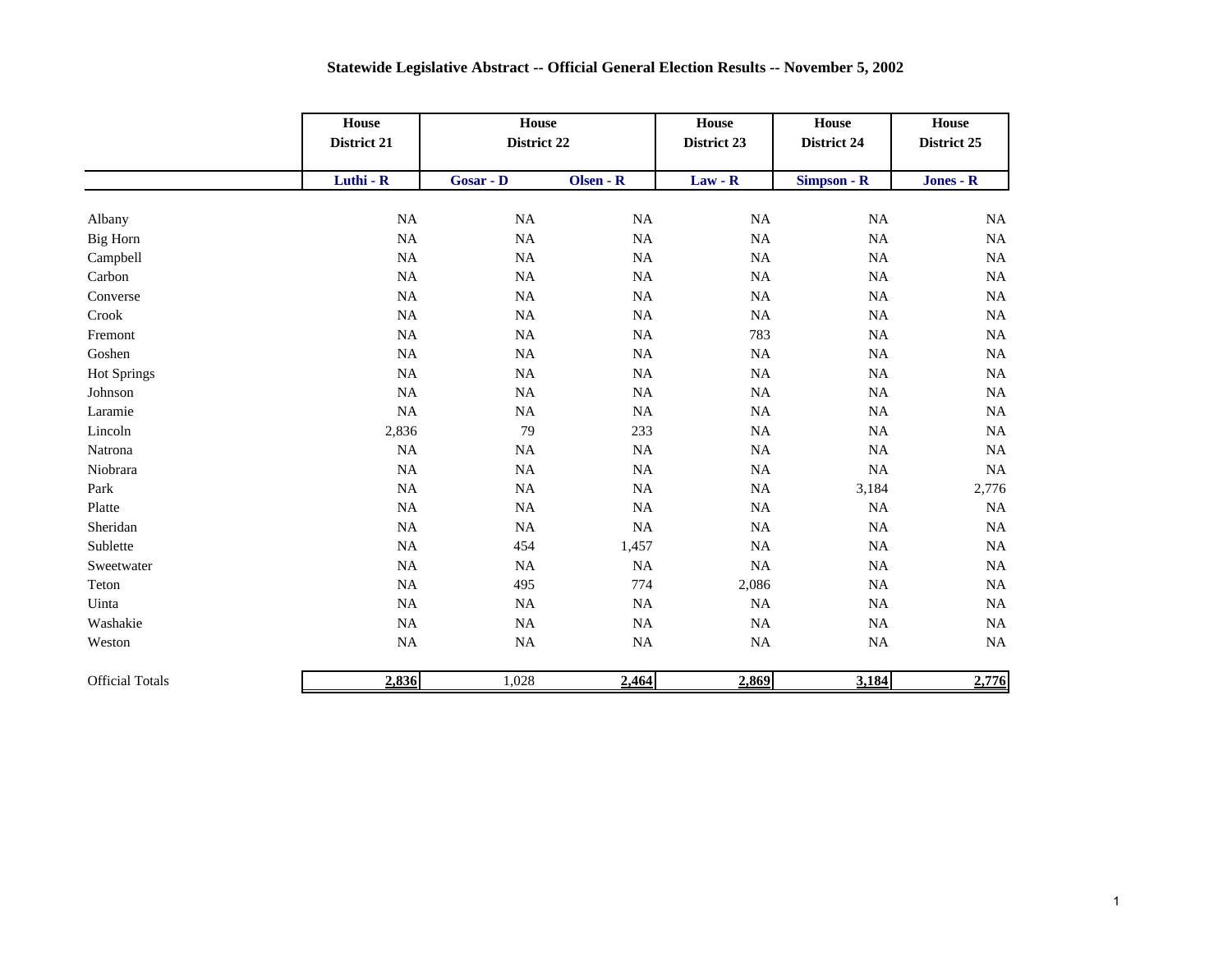|                        |              | House<br>District 26 |                       | House<br><b>District 28</b> | House<br>District 29     |                  |
|------------------------|--------------|----------------------|-----------------------|-----------------------------|--------------------------|------------------|
|                        | Garrison - L | Harvey - R           | <b>Wostenberg - R</b> | <b>Baker - R</b>            | <b>Carroll-Reece - D</b> | <b>Iekel - R</b> |
| Albany                 | $_{\rm NA}$  | NA                   | NA                    | $\rm NA$                    | NA                       | $\rm NA$         |
| Big Horn               | 411          | 2,384                | NA                    | 1,049                       | $\rm NA$                 | $\rm NA$         |
| Campbell               | NA           | NA                   | <b>NA</b>             | NA                          | NA                       | NA               |
| Carbon                 | NA           | $\rm NA$             | <b>NA</b>             | NA                          | NA                       | NA               |
| Converse               | $\rm NA$     | NA                   | NA                    | $\rm NA$                    | NA                       | NA               |
| Crook                  | NA           | $\rm NA$             | NA                    | $\rm NA$                    | NA                       | NA               |
| Fremont                | $\rm NA$     | $\rm NA$             | $\rm NA$              | $\rm NA$                    | NA                       | $\rm NA$         |
| Goshen                 | NA           | NA                   | NA                    | $\rm NA$                    | NA                       | $\rm NA$         |
| <b>Hot Springs</b>     | NA           | $\rm NA$             | $\rm NA$              | 1,530                       | $_{\rm NA}$              | NA               |
| Johnson                | $\rm NA$     | NA                   | NA                    | $\rm NA$                    | NA                       | $\rm NA$         |
| Laramie                | NA           | NA                   | NA                    | $\rm NA$                    | NA                       | NA               |
| Lincoln                | NA           | $\rm NA$             | $\rm NA$              | $\rm NA$                    | $_{\rm NA}$              | $\rm NA$         |
| Natrona                | NA           | $\rm NA$             | NA                    | $\rm NA$                    | NA                       | $\rm NA$         |
| Niobrara               | NA           | NA                   | NA                    | NA                          | NA                       | $\rm NA$         |
| Park                   | $\,$ 8 $\,$  | 100                  | NA                    | $\boldsymbol{0}$            | NA                       | NA               |
| Platte                 | NA           | NA                   | <b>NA</b>             | $\rm NA$                    | NA                       | <b>NA</b>        |
| Sheridan               | NA           | $\rm NA$             | NA                    | $\rm NA$                    | 1,068                    | 1,891            |
| Sublette               | $\rm NA$     | NA                   | $\rm NA$              | $\rm NA$                    | $\rm NA$                 | NA               |
| Sweetwater             | $\rm NA$     | $_{\rm NA}$          | NA                    | $\rm NA$                    | NA                       | NA               |
| Teton                  | NA           | NA                   | NA                    | $\rm NA$                    | NA                       | NA               |
| Uinta                  | NA           | NA                   | NA                    | $\rm NA$                    | NA                       | NA               |
| Washakie               | NA           | $_{\rm NA}$          | 2,528                 | $\rm NA$                    | $_{\rm NA}$              | NA               |
| Weston                 | NA           | $\rm NA$             | $\rm NA$              | $\rm NA$                    | NA                       | NA               |
| <b>Official Totals</b> | 419          | 2,484                | 2,528                 | 2,579                       | 1,068                    | 1,891            |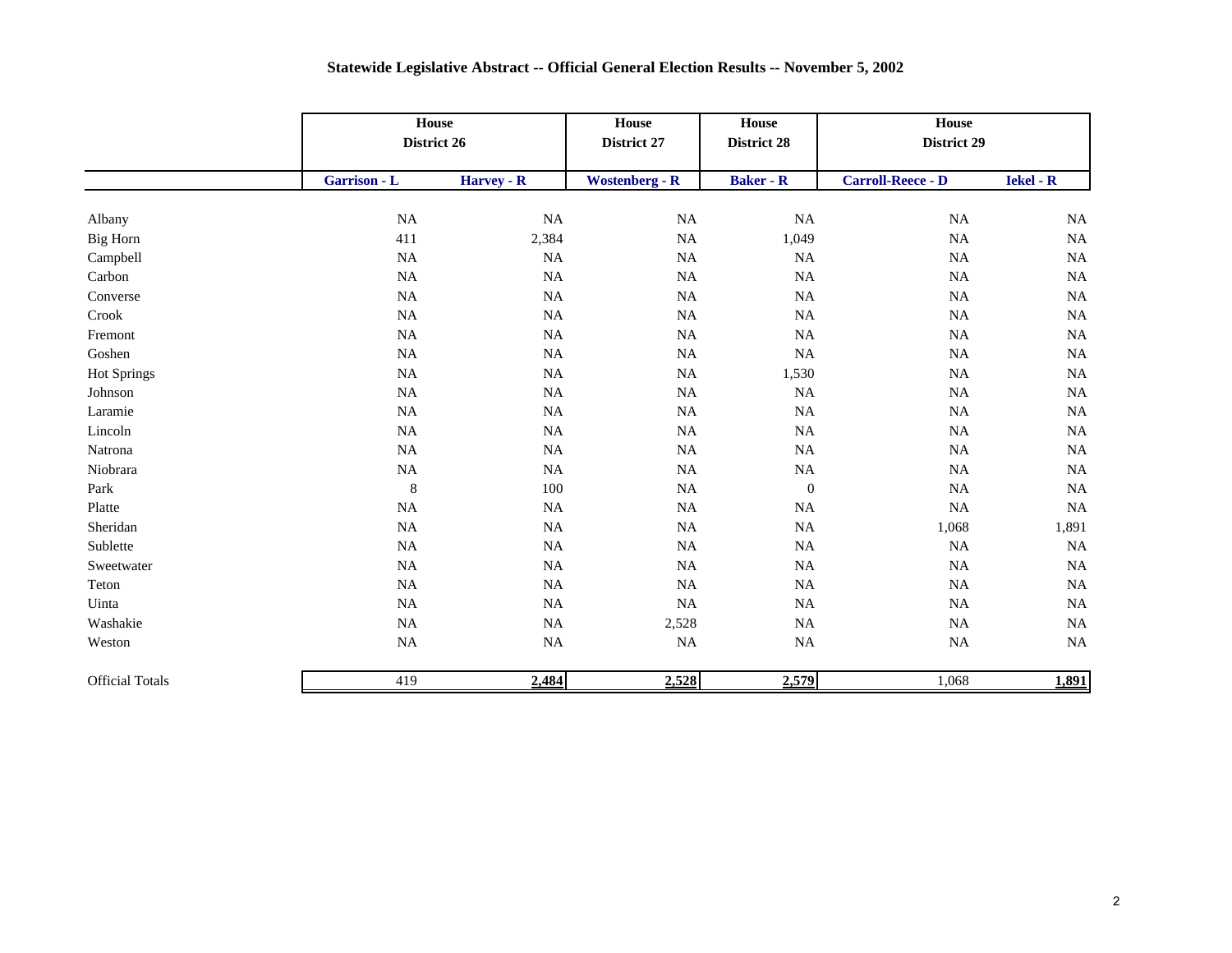|                        | House<br>District 30 |               | House<br>District 31 | House<br>District 32 |                         |
|------------------------|----------------------|---------------|----------------------|----------------------|-------------------------|
|                        | Dillon - D           | <b>Landon</b> | Jansen - R           | Jenniges - D         | <b>Wasserburger - R</b> |
| Albany                 | $_{\rm NA}$          | $\rm NA$      | $\rm NA$             | $\rm NA$             | NA                      |
| Big Horn               | $_{\rm NA}$          | $\rm NA$      | <b>NA</b>            | $\rm NA$             | $\rm NA$                |
| Campbell               | $\rm NA$             | NA            | 2,496                | 410                  | 2,246                   |
| Carbon                 | NA                   | NA            | <b>NA</b>            | $_{\rm NA}$          | NA                      |
| Converse               | NA                   | NA            | NA                   | NA                   | NA                      |
| Crook                  | NA                   | $\rm NA$      | NA                   | $\rm NA$             | NA                      |
| Fremont                | NA                   | NA            | NA                   | NA                   | NA                      |
| Goshen                 | $\rm NA$             | $\rm NA$      | $\rm NA$             | $\rm NA$             | $_{\rm NA}$             |
| <b>Hot Springs</b>     | $\rm NA$             | $\rm NA$      | $\rm NA$             | $\rm NA$             | $_{\rm NA}$             |
| Johnson                | $\rm NA$             | NA            | NA                   | $\rm NA$             | NA                      |
| Laramie                | NA                   | $\rm NA$      | NA                   | NA                   | $_{\rm NA}$             |
| Lincoln                | NA                   | $\rm NA$      | <b>NA</b>            | NA                   | $_{\rm NA}$             |
| Natrona                | $\rm NA$             | $\rm NA$      | NA                   | $\rm NA$             | $_{\rm NA}$             |
| Niobrara               | NA                   | NA            | NA                   | NA                   | NA                      |
| Park                   | NA                   | NA            | <b>NA</b>            | NA                   | NA                      |
| Platte                 | NA                   | $\rm NA$      | NA                   | NA                   | $_{\rm NA}$             |
| Sheridan               | 1,440                | 1,949         | $\rm NA$             | $\rm NA$             | $_{\rm NA}$             |
| Sublette               | NA                   | NA            | NA                   | NA                   | NA                      |
| Sweetwater             | NA                   | $\rm NA$      | $\rm NA$             | $\rm NA$             | $_{\rm NA}$             |
| Teton                  | NA                   | $\rm NA$      | $\rm NA$             | $\rm NA$             | NA                      |
| Uinta                  | $\rm NA$             | NA            | NA                   | NA                   | NA                      |
| Washakie               | $_{\rm NA}$          | $\rm NA$      | NA                   | $\rm NA$             | $_{\rm NA}$             |
| Weston                 | $\rm NA$             | $\rm NA$      | $\rm NA$             | $\rm NA$             | $_{\rm NA}$             |
| <b>Official Totals</b> | 1,440                | 1,949         | 2,496                | 410                  | 2,246                   |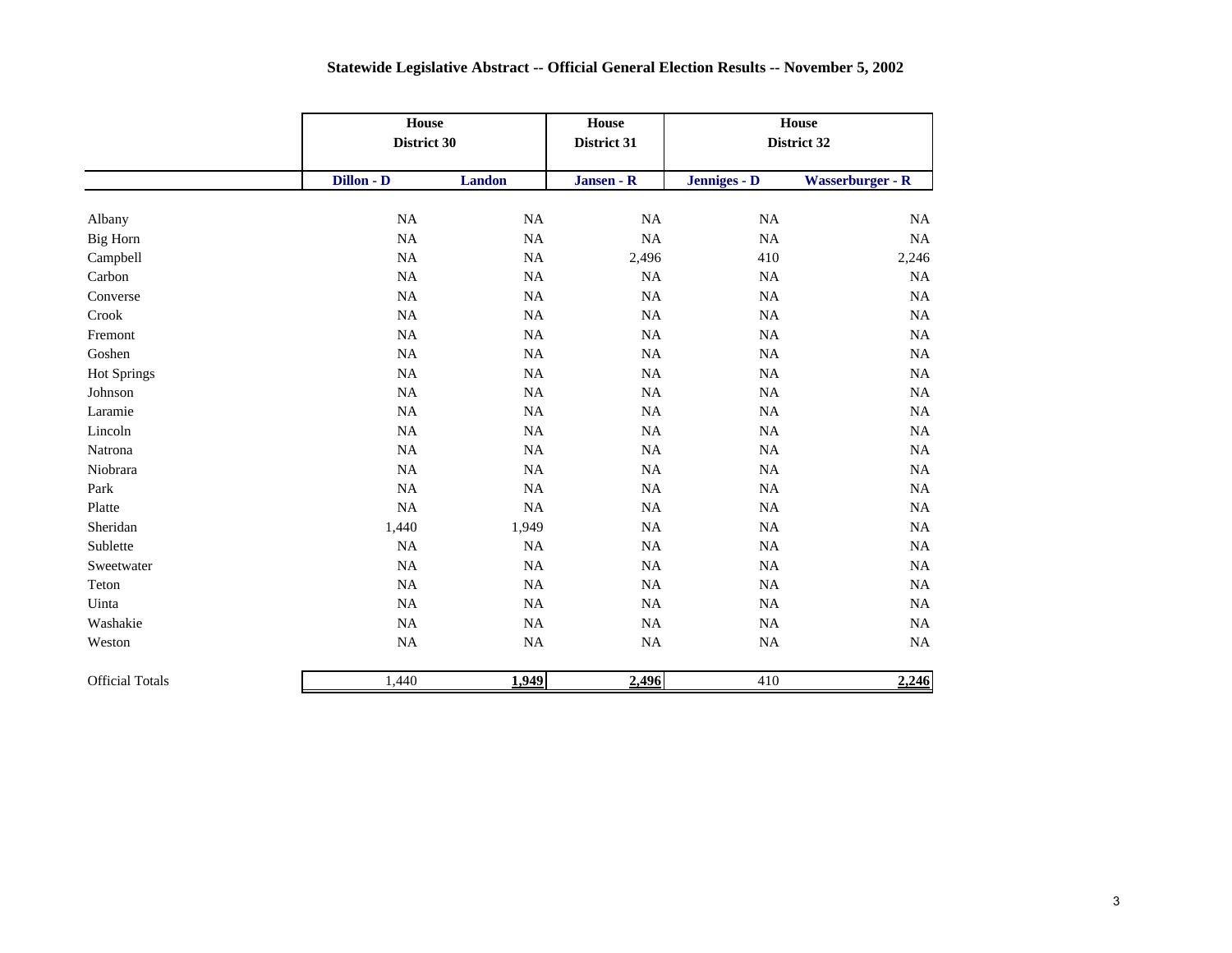|                        |                    | House<br>District 33 |              | House<br>District 35 | <b>House</b><br><b>District 36</b> |                |
|------------------------|--------------------|----------------------|--------------|----------------------|------------------------------------|----------------|
|                        | <b>Kennedy - D</b> | <b>Tipton - R</b>    | $Philip - R$ | <b>Cohee - R</b>     | *Gentile - D                       | $*$ Tanner - R |
| Albany                 | NA                 | $_{\rm NA}$          | $\rm NA$     | $_{\rm NA}$          | <b>NA</b>                          | $\rm NA$       |
| <b>Big Horn</b>        | NA                 | NA                   | $\rm NA$     | NA                   | <b>NA</b>                          | NA             |
| Campbell               | NA                 | $_{\rm NA}$          | $\rm NA$     | $\rm NA$             | <b>NA</b>                          | NA             |
| Carbon                 | NA                 | NA                   | NA           | NA                   | <b>NA</b>                          | <b>NA</b>      |
| Converse               | NA                 | <b>NA</b>            | $\rm NA$     | $\rm NA$             | <b>NA</b>                          | NA             |
| Crook                  | NA                 | <b>NA</b>            | NA           | NA                   | <b>NA</b>                          | <b>NA</b>      |
| Fremont                | 844                | 1,303                | 2,832        | NA                   | <b>NA</b>                          | NA             |
| Goshen                 | $_{\rm NA}$        | $\rm NA$             | $\rm NA$     | NA                   | <b>NA</b>                          | NA             |
| <b>Hot Springs</b>     | $_{\rm NA}$        | <b>NA</b>            | $\rm NA$     | $\rm NA$             | <b>NA</b>                          | NA             |
| Johnson                | $_{\rm NA}$        | $\rm NA$             | $\rm NA$     | $\rm NA$             | <b>NA</b>                          | NA             |
| Laramie                | $_{\rm NA}$        | $\rm NA$             | $\rm NA$     | $\rm NA$             | <b>NA</b>                          | NA             |
| Lincoln                | NA                 | $_{\rm NA}$          | $\rm NA$     | $\rm NA$             | <b>NA</b>                          | NA             |
| Natrona                | NA                 | $_{\rm NA}$          | $\rm NA$     | 2,726                | 1,461                              | 1,460          |
| Niobrara               | NA                 | $_{\rm NA}$          | $\rm NA$     | $\rm NA$             | <b>NA</b>                          | NA             |
| Park                   | NA                 | $_{\rm NA}$          | $\rm NA$     | $\rm NA$             | <b>NA</b>                          | NA             |
| Platte                 | NA                 | NA                   | NA           | NA                   | <b>NA</b>                          | NA             |
| Sheridan               | NA                 | $_{\rm NA}$          | $\rm NA$     | $\rm NA$             | <b>NA</b>                          | NA             |
| Sublette               | NA                 | $\rm NA$             | $\rm NA$     | $\rm NA$             | <b>NA</b>                          | NA             |
| Sweetwater             | NA                 | $_{\rm NA}$          | $\rm NA$     | <b>NA</b>            | <b>NA</b>                          | NA             |
| Teton                  | NA                 | NA                   | NA           | NA                   | <b>NA</b>                          | NA             |
| Uinta                  | $\rm NA$           | $\rm NA$             | $\rm NA$     | $\rm NA$             | <b>NA</b>                          | NA             |
| Washakie               | $_{\rm NA}$        | NA                   | $\rm NA$     | $\rm NA$             | <b>NA</b>                          | NA             |
| Weston                 | $\rm NA$           | $\rm NA$             | $\rm NA$     | <b>NA</b>            | <b>NA</b>                          | NA             |
| <b>Official Totals</b> | 844                | 1,303                | 2,832        | 2,726                | 1,461                              | 1,460          |

\* The County Canvassing Board recounted House District 36 and the result was Gentile - 1466, Tanner - 1463. Recount figures for Gentile: precinct  $3-2 = 266$ ,  $3-3 = 386$ ,  $3-5 = 360$ ,  $3-9 = 214$ ,  $4-1 = 240$  for a total of 1,466. Recount figures for Tanner: precinct  $3-2 = 180$ ,  $3-3 = 377$ ,  $3-5 = 413$ ,  $3-9 = 279$ ,  $4-1 = 214$  for a total of 1,463. The State Canvassing Board declared the election for House District 36 null and void.

A special election will be held on November 26, 2002.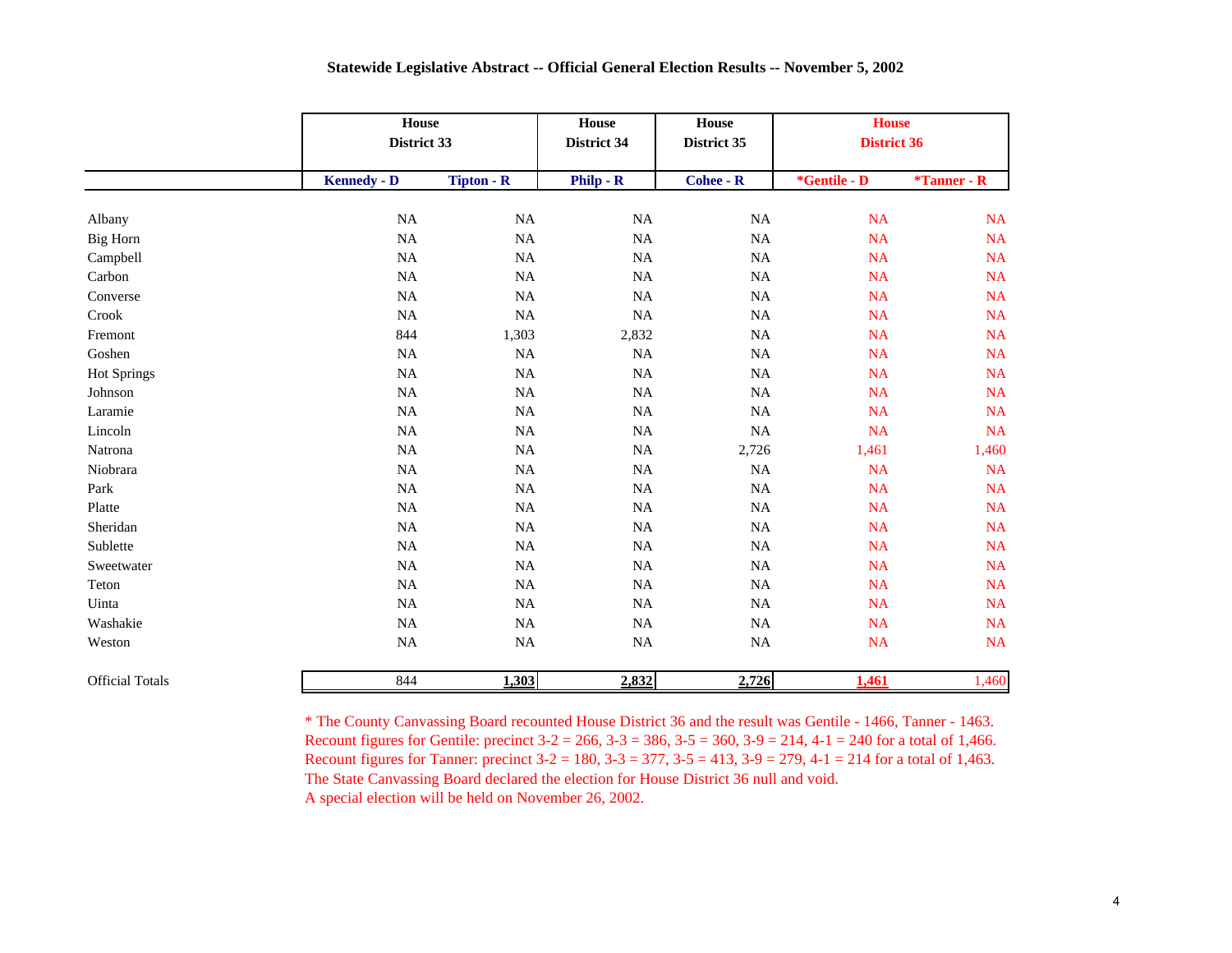|                        |             | House<br>District 37 |                  | House<br>District 38 | House<br>District 39 | House<br>District 40 |
|------------------------|-------------|----------------------|------------------|----------------------|----------------------|----------------------|
|                        | Koch - D    | Harshman - R         | <b>Berry - D</b> | <b>Brechtel - R</b>  | <b>Boswell - D</b>   | Osborn - R           |
| Albany                 | $_{\rm NA}$ | $\rm NA$             | $_{\rm NA}$      | $\rm NA$             | $\rm NA$             | $_{\rm NA}$          |
| Big Horn               | $_{\rm NA}$ | $\rm NA$             | $\rm NA$         | $\rm NA$             | $\rm NA$             | NA                   |
| Campbell               | $_{\rm NA}$ | $_{\rm NA}$          | NA               | $\rm NA$             | $_{\rm NA}$          | <b>NA</b>            |
| Carbon                 | NA          | NA                   | NA               | NA                   | $\rm NA$             | <b>NA</b>            |
| Converse               | NA          | $_{\rm NA}$          | NA               | NA                   | $\rm NA$             | <b>NA</b>            |
| Crook                  | $_{\rm NA}$ | $_{\rm NA}$          | $\rm NA$         | <b>NA</b>            | $\rm NA$             | <b>NA</b>            |
| Fremont                | NA          | <b>NA</b>            | $\rm NA$         | $\rm NA$             | $\rm NA$             | <b>NA</b>            |
| Goshen                 | NA          | <b>NA</b>            | $\rm NA$         | NA                   | $\rm NA$             | <b>NA</b>            |
| Hot Springs            | $_{\rm NA}$ | NA                   | NA               | $\rm NA$             | $\rm NA$             | <b>NA</b>            |
| Johnson                | $_{\rm NA}$ | $_{\rm NA}$          | NA               | <b>NA</b>            | $\rm NA$             | 2,643                |
| Laramie                | NA          | $_{\rm NA}$          | $\rm NA$         | $\rm NA$             | $\rm NA$             | <b>NA</b>            |
| Lincoln                | NA          | $\rm NA$             | NA               | NA                   | $\rm NA$             | <b>NA</b>            |
| Natrona                | 1,408       | 2,321                | 1,084            | 1,405                | $\rm NA$             | NA                   |
| Niobrara               | NA          | $_{\rm NA}$          | NA               | <b>NA</b>            | $_{\rm NA}$          | $_{\rm NA}$          |
| Park                   | NA          | <b>NA</b>            | $\rm NA$         | $\rm NA$             | $\rm NA$             | NA                   |
| Platte                 | NA          | <b>NA</b>            | $\rm NA$         | $\rm NA$             | $\rm NA$             | NA                   |
| Sheridan               | NA          | NA                   | NA               | NA                   | $\rm NA$             | 544                  |
| Sublette               | NA          | <b>NA</b>            | NA               | $\rm NA$             | NA                   | NA                   |
| Sweetwater             | $\rm NA$    | $_{\rm NA}$          | $\rm NA$         | $\rm NA$             | 2,176                | NA                   |
| Teton                  | $_{\rm NA}$ | $_{\rm NA}$          | NA               | $\rm NA$             | $\rm NA$             | NA                   |
| Uinta                  | NA          | $_{\rm NA}$          | NA               | NA                   | NA                   | <b>NA</b>            |
| Washakie               | NA          | $_{\rm NA}$          | NA               | $\rm NA$             | $\rm NA$             | <b>NA</b>            |
| Weston                 | $_{\rm NA}$ | $_{\rm NA}$          | NA               | $\rm NA$             | $_{\rm NA}$          | <b>NA</b>            |
| <b>Official Totals</b> | 1,408       | 2,321                | 1,084            | 1,405                | 2,176                | 3,187                |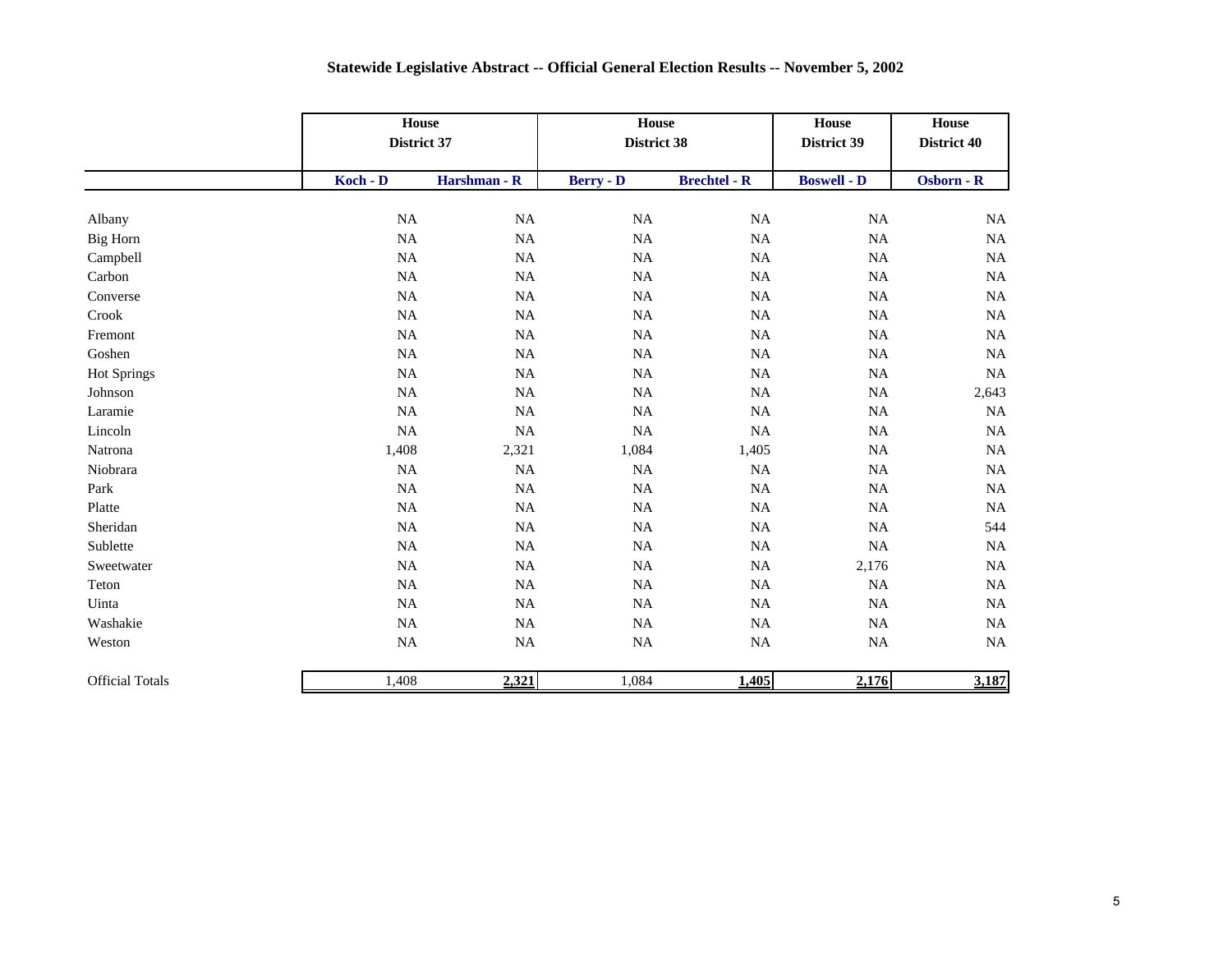|                        |               | House<br>District 41 |             | House<br>District 42 | House<br>District 43 |                    |
|------------------------|---------------|----------------------|-------------|----------------------|----------------------|--------------------|
|                        | Castaneda - D | <b>Hinckley - R</b>  | Pinther - I | <b>Illoway</b> - R   | <b>Beaver - D</b>    | <b>Prosser - R</b> |
| Albany                 | NA            | NA                   | NA          | NA                   | <b>NA</b>            | NA                 |
| Big Horn               | NA            | $\rm NA$             | <b>NA</b>   | NA                   | <b>NA</b>            | $\rm NA$           |
| Campbell               | NA            | $\rm NA$             | $_{\rm NA}$ | <b>NA</b>            | <b>NA</b>            | $\rm NA$           |
| Carbon                 | NA            | NA                   | $_{\rm NA}$ | NA                   | <b>NA</b>            | NA                 |
| Converse               | NA            | NA                   | NA          | <b>NA</b>            | <b>NA</b>            | $\rm NA$           |
| Crook                  | NA            | NA                   | $_{\rm NA}$ | NA                   | <b>NA</b>            | NA                 |
| Fremont                | NA            | $\rm NA$             | $_{\rm NA}$ | NA                   | NA                   | $\rm NA$           |
| Goshen                 | NA            | <b>NA</b>            | <b>NA</b>   | <b>NA</b>            | <b>NA</b>            | <b>NA</b>          |
| Hot Springs            | NA            | $\rm NA$             | $_{\rm NA}$ | $\rm NA$             | NA                   | $\rm NA$           |
| Johnson                | $\rm NA$      | $\rm NA$             | $_{\rm NA}$ | $\rm NA$             | NA                   | $\rm NA$           |
| Laramie                | 1,553         | 1,608                | 544         | 1,656                | 1,213                | 1,328              |
| Lincoln                | NA            | $_{\rm NA}$          | $_{\rm NA}$ | NA                   | NA                   | $\rm NA$           |
| Natrona                | NA            | $_{\rm NA}$          | <b>NA</b>   | NA                   | NA                   | $\rm NA$           |
| Niobrara               | NA            | $\rm NA$             | $_{\rm NA}$ | NA                   | <b>NA</b>            | NA                 |
| Park                   | NA            | $_{\rm NA}$          | $_{\rm NA}$ | NA                   | NA                   | $\rm NA$           |
| Platte                 | NA            | $_{\rm NA}$          | $_{\rm NA}$ | <b>NA</b>            | NA                   | $\rm NA$           |
| Sheridan               | NA            | $\rm NA$             | $\rm NA$    | NA                   | NA                   | $\rm NA$           |
| Sublette               | $_{\rm NA}$   | NA                   | $\rm NA$    | <b>NA</b>            | NA                   | $\rm NA$           |
| Sweetwater             | NA            | NA                   | $\rm NA$    | NA                   | NA                   | $\rm NA$           |
| Teton                  | $_{\rm NA}$   | $\rm NA$             | $\rm NA$    | $\rm NA$             | NA                   | $\rm NA$           |
| Uinta                  | $_{\rm NA}$   | $\rm NA$             | $\rm NA$    | $\rm NA$             | <b>NA</b>            | $\rm NA$           |
| Washakie               | $_{\rm NA}$   | $\rm NA$             | $\rm NA$    | NA                   | <b>NA</b>            | NA                 |
| Weston                 | $\rm NA$      | $\rm NA$             | $\rm NA$    | $\rm NA$             | NA                   | $\rm NA$           |
| <b>Official Totals</b> | 1,553         | 1,608                | 544         | 1,656                | 1,213                | 1,328              |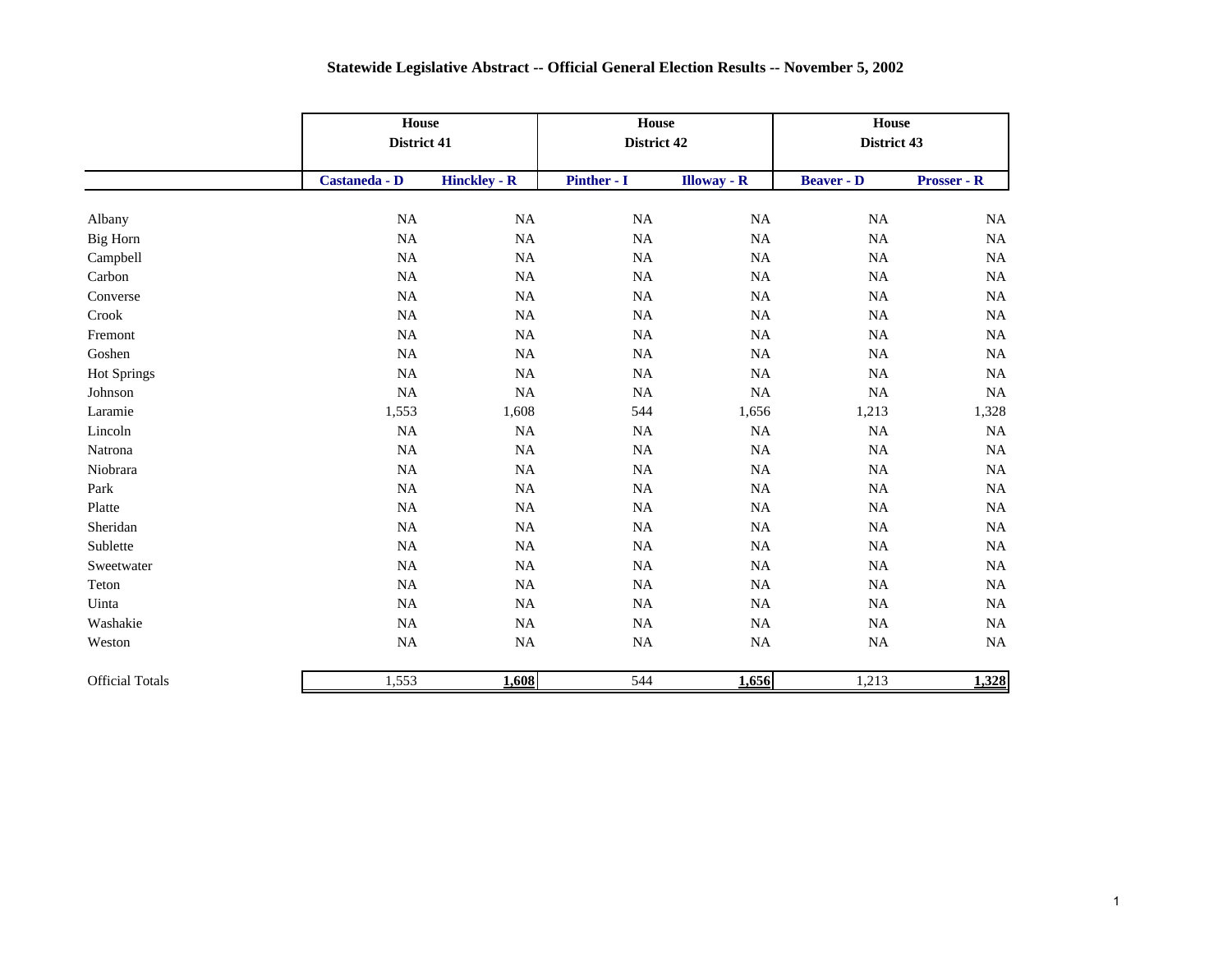|                        |                     | House<br>District 44 |                | House<br>District 46 | <b>House</b><br>District 47 | House<br>District 48 |           |
|------------------------|---------------------|----------------------|----------------|----------------------|-----------------------------|----------------------|-----------|
|                        | <b>Esquibel - D</b> | <b>Roybal - R</b>    | L. Johnson - D | <b>Slater - R</b>    | <b>Bucholz - R</b>          | <b>Martin - D</b>    | Stith - R |
| Albany                 | $_{\rm NA}$         | NA                   | 1,823          | 2,878                | 103                         | $_{\rm NA}$          | NA        |
| Big Horn               | $_{\rm NA}$         | NA                   | NA             | NA                   | <b>NA</b>                   | <b>NA</b>            | $\rm NA$  |
| Campbell               | <b>NA</b>           | <b>NA</b>            | $_{\rm NA}$    | $\rm NA$             | $\rm NA$                    | <b>NA</b>            | <b>NA</b> |
| Carbon                 | NA                  | NA                   | $_{\rm NA}$    | $\rm NA$             | 2,542                       | $_{\rm NA}$          | NA        |
| Converse               | $_{\rm NA}$         | NA                   | $_{\rm NA}$    | $\rm NA$             | NA                          | $_{\rm NA}$          | $\rm NA$  |
| Crook                  | $_{\rm NA}$         | $\rm NA$             | NA             | $\rm NA$             | NA                          | $_{\rm NA}$          | <b>NA</b> |
| Fremont                | $_{\rm NA}$         | NA                   | NA             | $\rm NA$             | NA                          | 13                   | 33        |
| Goshen                 | NA                  | NA                   | $_{\rm NA}$    | NA                   | NA                          | <b>NA</b>            | <b>NA</b> |
| <b>Hot Springs</b>     | <b>NA</b>           | NA                   | $_{\rm NA}$    | $\rm NA$             | NA                          | $_{\rm NA}$          | <b>NA</b> |
| Johnson                | <b>NA</b>           | NA                   | $_{\rm NA}$    | $\rm NA$             | NA                          | $_{\rm NA}$          | <b>NA</b> |
| Laramie                | 1,394               | 749                  | $_{\rm NA}$    | $\rm NA$             | $\rm NA$                    | $_{\rm NA}$          | <b>NA</b> |
| Lincoln                | $_{\rm NA}$         | NA                   | $\rm NA$       | $\rm NA$             | NA                          | <b>NA</b>            | $\rm NA$  |
| Natrona                | $_{\rm NA}$         | $_{\rm NA}$          | NA             | $\rm NA$             | NA                          | $_{\rm NA}$          | NA        |
| Niobrara               | <b>NA</b>           | NA                   | NA             | $\rm NA$             | NA                          | $_{\rm NA}$          | NA        |
| Park                   | $_{\rm NA}$         | NA                   | $_{\rm NA}$    | $\rm NA$             | NA                          | $_{\rm NA}$          | <b>NA</b> |
| Platte                 | $_{\rm NA}$         | NA                   | NA             | $\rm NA$             | $\rm NA$                    | $_{\rm NA}$          | NA        |
| Sheridan               | $_{\rm NA}$         | NA                   | NA             | $\rm NA$             | NA                          | $_{\rm NA}$          | NA        |
| Sublette               | NA                  | <b>NA</b>            | $_{\rm NA}$    | NA                   | NA                          | NA                   | NA        |
| Sweetwater             | $_{\rm NA}$         | NA                   | $_{\rm NA}$    | NA                   | NA                          | 1,556                | 1,243     |
| Teton                  | <b>NA</b>           | NA                   | $_{\rm NA}$    | $\rm NA$             | NA                          | NA                   | NA        |
| Uinta                  | $_{\rm NA}$         | NA                   | $_{\rm NA}$    | $\rm NA$             | NA                          | $_{\rm NA}$          | $\rm NA$  |
| Washakie               | $_{\rm NA}$         | NA                   | $\rm NA$       | $\rm NA$             | NA                          | <b>NA</b>            | NA        |
| Weston                 | $_{\rm NA}$         | NA                   | NA             | $\rm NA$             | NA                          | $_{\rm NA}$          | NA        |
| <b>Official Totals</b> | 1,394               | 749                  | 1,823          | 2,878                | 2,645                       | 1,569                | 1,276     |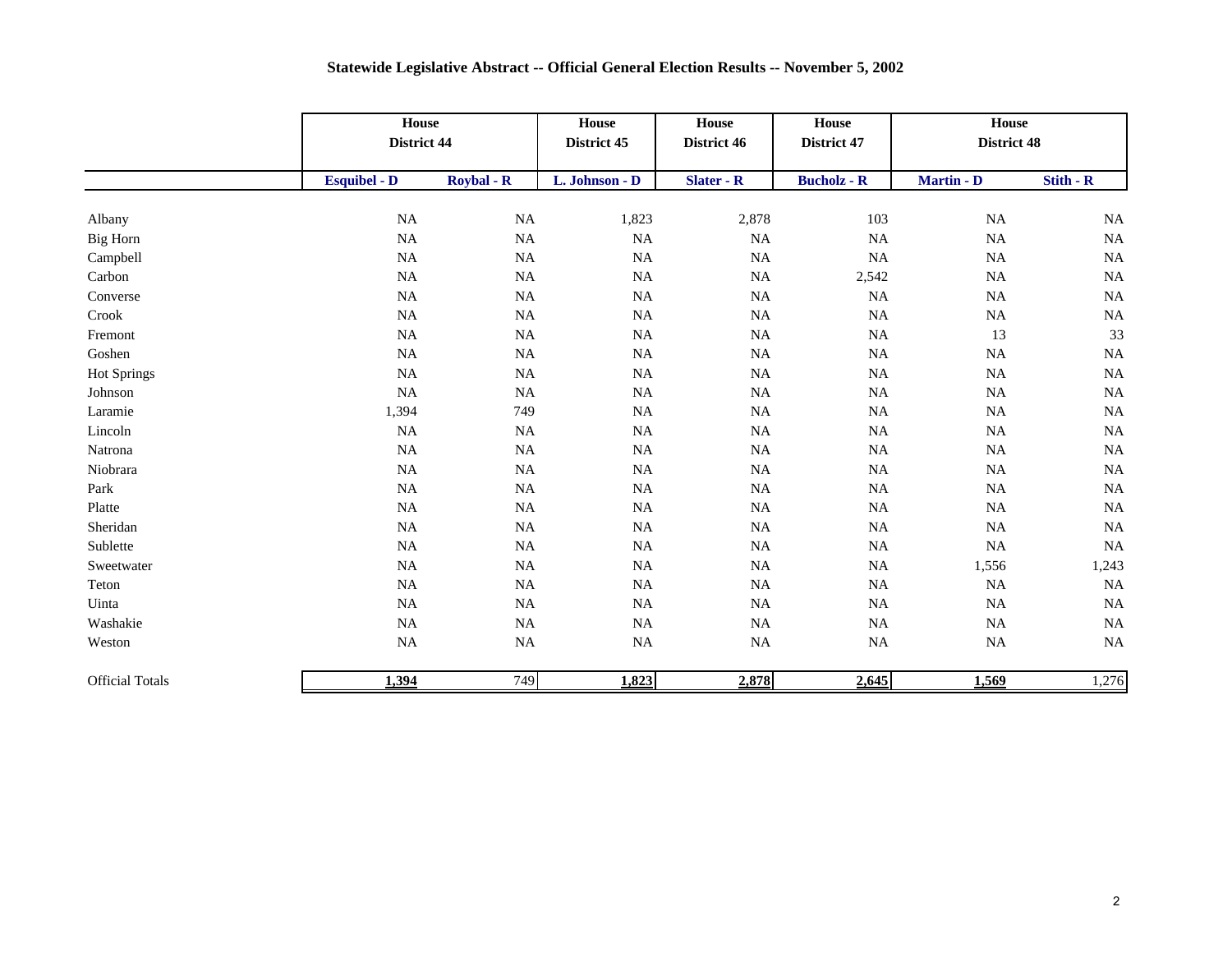|                        | House<br>District 49 |             | House<br>District 50 |                     | House<br>District 51 |                   | <b>House</b><br>District 52 |
|------------------------|----------------------|-------------|----------------------|---------------------|----------------------|-------------------|-----------------------------|
|                        | Meyer - D            | Jackson - R | Carlson - L          | <b>Childers - R</b> | <b>Bare - D</b>      | <b>Berger - R</b> | <b>McMurtrey - R</b>        |
| Albany                 | $_{\rm NA}$          | $_{\rm NA}$ | NA                   | $_{\rm NA}$         | $_{\rm NA}$          | NA                | NA                          |
| <b>Big Horn</b>        | NA                   | $_{\rm NA}$ | <b>NA</b>            | $\rm NA$            | NA                   | NA                | <b>NA</b>                   |
| Campbell               | NA                   | $_{\rm NA}$ | $_{\rm NA}$          | $\rm NA$            | NA                   | NA                | 2,203                       |
| Carbon                 | NA                   | NA          | $_{\rm NA}$          | $\rm NA$            | NA                   | NA                | <b>NA</b>                   |
| Converse               | NA                   | NA          | <b>NA</b>            | $\rm NA$            | <b>NA</b>            | NA                | <b>NA</b>                   |
| Crook                  | NA                   | $_{\rm NA}$ | <b>NA</b>            | $\rm NA$            | NA                   | NA                | NA                          |
| Fremont                | $_{\rm NA}$          | $\rm NA$    | $\rm NA$             | $\rm NA$            | NA                   | NA                | $\rm NA$                    |
| Goshen                 | $_{\rm NA}$          | $\rm NA$    | <b>NA</b>            | $\rm NA$            | NA                   | NA                | NA                          |
| <b>Hot Springs</b>     | NA                   | NA          | <b>NA</b>            | NA                  | <b>NA</b>            | NA                | $\rm NA$                    |
| Johnson                | $_{\rm NA}$          | <b>NA</b>   | <b>NA</b>            | $\rm NA$            | NA                   | NA                | <b>NA</b>                   |
| Laramie                | $_{\rm NA}$          | $\rm NA$    | <b>NA</b>            | $\rm NA$            | <b>NA</b>            | NA                | <b>NA</b>                   |
| Lincoln                | NA                   | NA          | <b>NA</b>            | $\rm NA$            | <b>NA</b>            | NA                | NA                          |
| Natrona                | $_{\rm NA}$          | $\rm NA$    | <b>NA</b>            | $\rm NA$            | $_{\rm NA}$          | NA                | $\rm NA$                    |
| Niobrara               | $\rm NA$             | $\rm NA$    | <b>NA</b>            | NA                  | NA                   | NA                | <b>NA</b>                   |
| Park                   | $_{\rm NA}$          | <b>NA</b>   | 756                  | 2,709               | <b>NA</b>            | NA                | <b>NA</b>                   |
| Platte                 | $_{\rm NA}$          | $\rm NA$    | $\rm NA$             | $\rm NA$            | <b>NA</b>            | NA                | NA                          |
| Sheridan               | NA                   | NA          | <b>NA</b>            | $\rm NA$            | 1,486                | 2,628             | <b>NA</b>                   |
| Sublette               | NA                   | NA          | <b>NA</b>            | $\rm NA$            | <b>NA</b>            | NA                | NA                          |
| Sweetwater             | $_{\rm NA}$          | $_{\rm NA}$ | $_{\rm NA}$          | $\rm NA$            | <b>NA</b>            | NA                | NA                          |
| Teton                  | NA                   | NA          | <b>NA</b>            | $\rm NA$            | <b>NA</b>            | <b>NA</b>         | NA                          |
| Uinta                  | 1,740                | 984         | <b>NA</b>            | <b>NA</b>           | <b>NA</b>            | NA                | NA                          |
| Washakie               | <b>NA</b>            | <b>NA</b>   | <b>NA</b>            | NA                  | <b>NA</b>            | NA                | <b>NA</b>                   |
| Weston                 | NA                   | $_{\rm NA}$ | NA                   | $\rm NA$            | <b>NA</b>            | NA                | <b>NA</b>                   |
| <b>Official Totals</b> | 1,740                | 984         | 756                  | 2,709               | 1,486                | 2,628             | 2,203                       |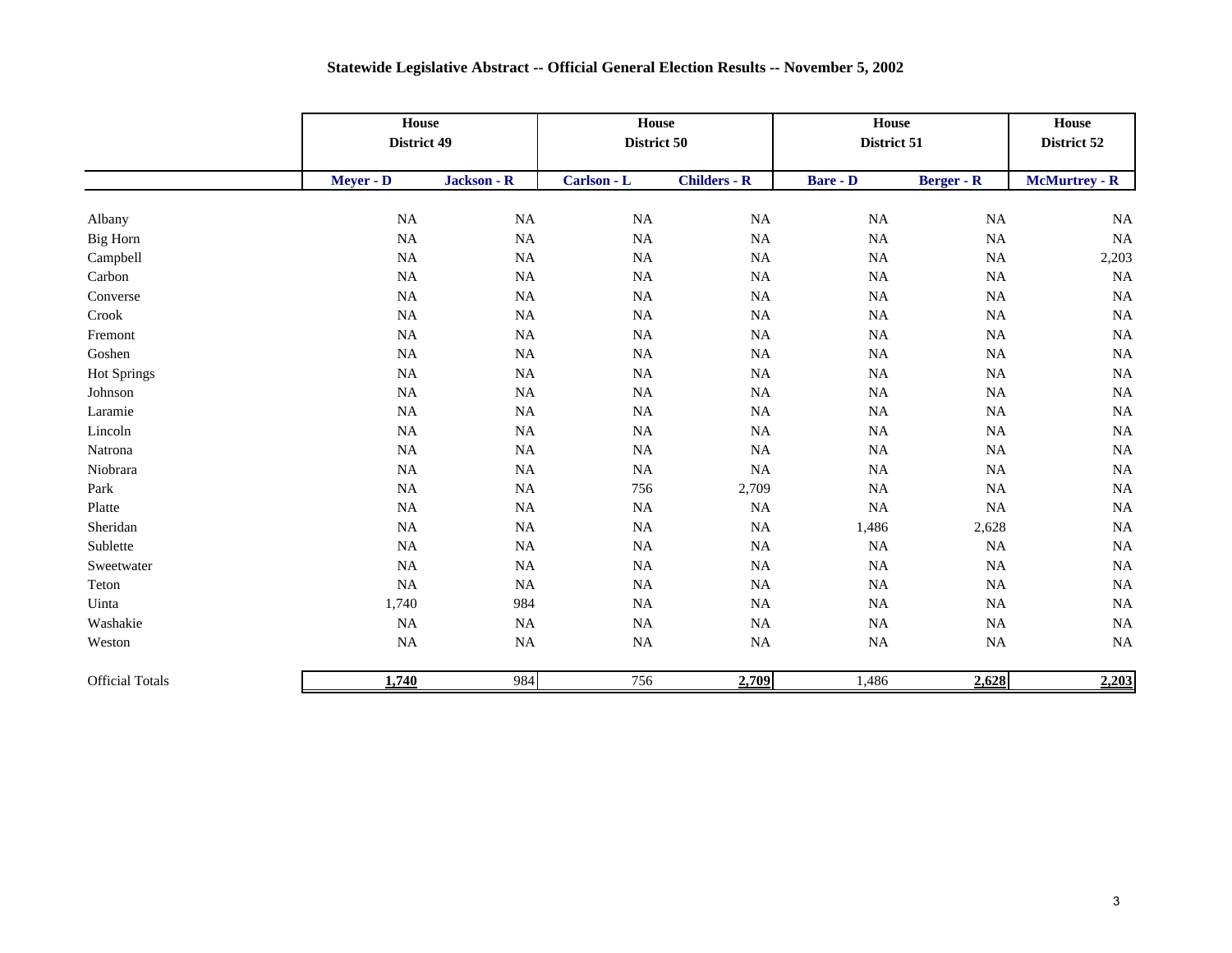|                        |              | House<br>District 53 |             | House<br>District 55 | House<br>District 56 |           |
|------------------------|--------------|----------------------|-------------|----------------------|----------------------|-----------|
|                        | Warfield - D | Latta - R            | McOmie - R  | Miller - R           | <b>Mahaffey - D</b>  | Walsh - R |
| Albany                 | $\rm NA$     | $\rm NA$             | $_{\rm NA}$ | $\rm NA$             | $\rm NA$             | NA        |
| Big Horn               | $\rm NA$     | $\rm NA$             | <b>NA</b>   | $\rm NA$             | $\rm NA$             | NA        |
| Campbell               | 844          | 1,344                | NA          | NA                   | $\rm NA$             | NA        |
| Carbon                 | $\rm NA$     | NA                   | <b>NA</b>   | $\rm NA$             | $\rm NA$             | NA        |
| Converse               | $\rm NA$     | $\rm NA$             | <b>NA</b>   | $\rm NA$             | $\rm NA$             | NA        |
| Crook                  | <b>NA</b>    | <b>NA</b>            | <b>NA</b>   | NA                   | $\rm NA$             | NA        |
| Fremont                | $\rm NA$     | $\rm NA$             | 3,302       | 2,745                | $\rm NA$             | NA        |
| Goshen                 | $\rm NA$     | $\rm NA$             | $_{\rm NA}$ | $\rm NA$             | $\rm NA$             | NA        |
| <b>Hot Springs</b>     | $\rm NA$     | $\rm NA$             | NA          | $\rm NA$             | $\rm NA$             | NA        |
| Johnson                | $\rm NA$     | $\rm NA$             | NA          | $\rm NA$             | $\rm NA$             | NA        |
| Laramie                | $\rm NA$     | $\rm NA$             | $_{\rm NA}$ | <b>NA</b>            | $\rm NA$             | NA        |
| Lincoln                | NA           | $\rm NA$             | <b>NA</b>   | $\rm NA$             | NA                   | NA        |
| Natrona                | $\rm NA$     | $\rm NA$             | $_{\rm NA}$ | $\rm NA$             | 1,003                | 1,344     |
| Niobrara               | NA           | NA                   | <b>NA</b>   | NA                   | NA                   | NA        |
| Park                   | $\rm NA$     | $\rm NA$             | <b>NA</b>   | $\rm NA$             | $\rm NA$             | NA        |
| Platte                 | <b>NA</b>    | <b>NA</b>            | <b>NA</b>   | $\rm NA$             | $\rm NA$             | NA        |
| Sheridan               | $\rm NA$     | $\rm NA$             | NA          | $\rm NA$             | $\rm NA$             | NA        |
| Sublette               | $\rm NA$     | $\rm NA$             | <b>NA</b>   | $\rm NA$             | $\rm NA$             | NA        |
| Sweetwater             | $\rm NA$     | $\rm NA$             | $\rm NA$    | $\rm NA$             | $\rm NA$             | NA        |
| Teton                  | $\rm NA$     | $\rm NA$             | $_{\rm NA}$ | $\rm NA$             | $\rm NA$             | NA        |
| Uinta                  | $\rm NA$     | $\rm NA$             | <b>NA</b>   | $\rm NA$             | $\rm NA$             | NA        |
| Washakie               | $\rm NA$     | $\rm NA$             | $_{\rm NA}$ | $\rm NA$             | $\rm NA$             | NA        |
| Weston                 | $\rm NA$     | $\rm NA$             | $\rm NA$    | $\rm NA$             | $\rm NA$             | NA        |
| <b>Official Totals</b> | 844          | 1,344                | 3,302       | 2,745                | 1,003                | 1,344     |